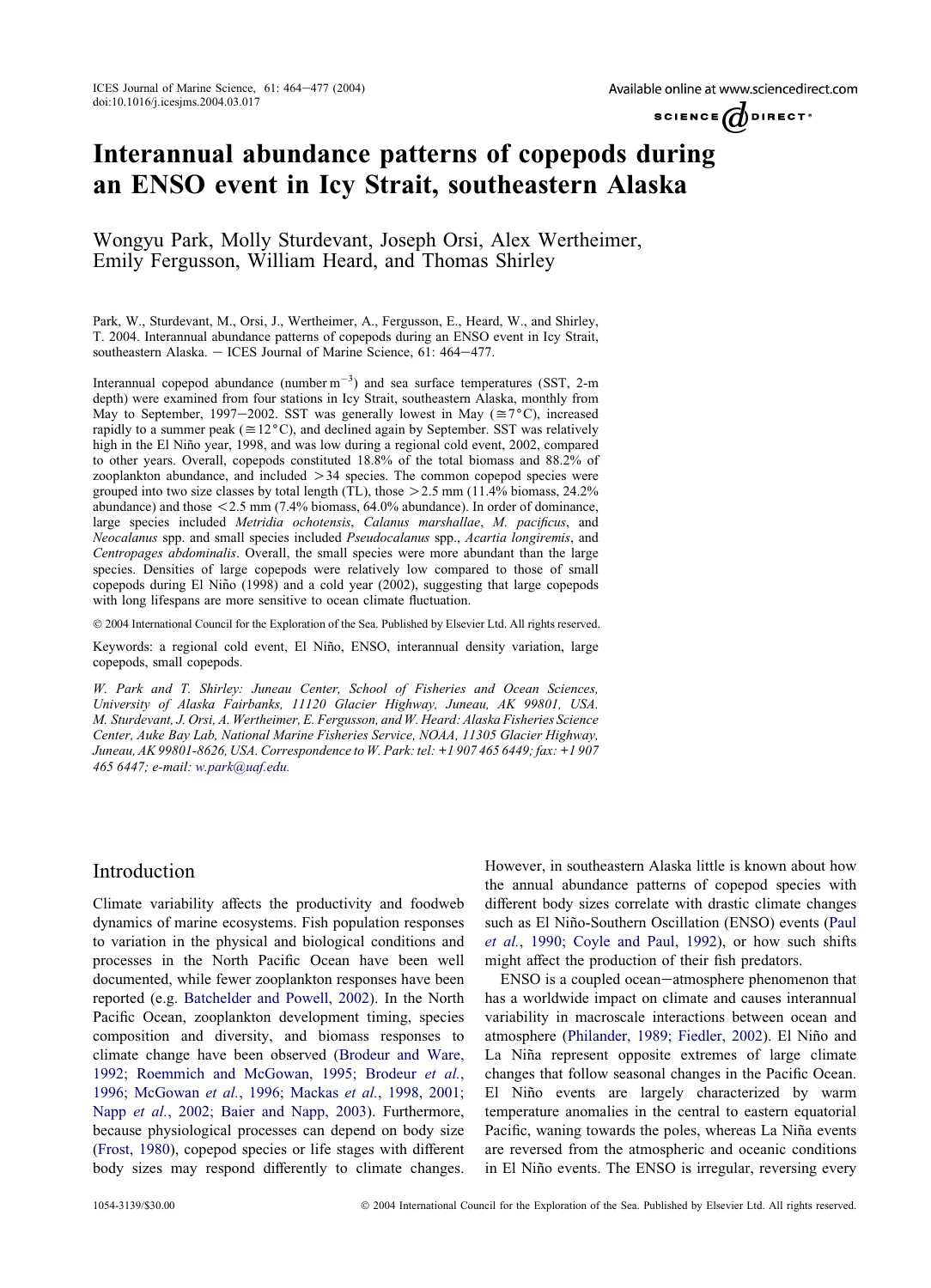$3-7$  years, with episodes lasting  $8-15$  months ([Fiedler,](#page-10-0) [2002](#page-10-0)). Compared to La Niña conditions, El Niño events are accompanied by decreases in ocean mixed layer depths (stratification patterns), and more rapid depletion of nutrient levels, as well as increased temperatures ([Whitney and](#page-12-0) [Welch, 2002](#page-12-0)); however, the duration and strength of these changes vary among events and their effects vary by area ([Francis](#page-11-0) et al., 1998; NOAA El Niño theme page, [http://](http://www.pmel.noaa.gov.tao/elnino/la-nina-story.htm) [www.pmel.noaa.gov.tao/elnino/la-nina-story.htm](http://www.pmel.noaa.gov.tao/elnino/la-nina-story.htm); NOAA Climate Prediction Center and Climate Data Center websites, <http://www.cpc.ncep.noaa.gov/> and [http://www.ncdc.noaa.](http://www.ncdc.noaa.gov) [gov/\)](http://www.ncdc.noaa.gov).

Production of commercial fish species has been affected by climate changes in the North Pacific region over past decades and centuries ([Francis and Sibley, 1991; Beamish](#page-10-0) [and Bouillon, 1993; Francis and Hare, 1994; Mantua](#page-10-0) et al., [1997; Anderson and Piatt, 1999; Finney](#page-10-0) et al., 2000). Fluctuations in Pacific salmon (Oncorhynchus spp.) stocks have been linked to local, regional, and global weather patterns and to fluctuations in their prey (e.g. [Martin and](#page-11-0) [Fitzwater, 1988; Gargett, 1997; Sugimoto and Tadokoro,](#page-11-0) 1997; Finney et al.[, 2000; Gargett](#page-11-0) et al., 2001). Distinguishing the effects of local and remote processes, as well as top-down and bottom-up processes, however, is often difficult [\(Roessler and Chelton, 1987](#page-12-0)). Furthermore, because the intensity of ENSO events varies, the strength of biotic responses to environmental change can also be expected to vary [\(Francis](#page-11-0) et al., 1998).

Understanding the effects of climate variability on marine ecosystems requires consistent sampling in long time-series to investigate low-frequency periodicity of changes, but few such monitoring programmes have been maintained [\(Ware](#page-12-0) [and Thomson, 2000; Fiedler, 2002](#page-12-0)). In the North Pacific, Ocean Station P ( $50^{\circ}$ N 145°W), representing a Subarctic oceanic ecosystem, was sampled for zooplankton continuously from 1956 to 1980 and irregularly since then. An area of the eastern boundary current, the CalCOFI grid, has been sampled since the late 1940s. With these sample series, researchers have attempted to use trends in zooplankton biomass to indicate changes in productivity in offshore and coastal oceanic systems. For example, [Francis \(1993\)](#page-11-0) reported that interdecadal variation in salmon production in these two oceanic domains is inversely correlated. However, other studies found no correlation between physical oceanographic characteristics and the abundance of zooplankton, such as the euphausiid prey of commercial fish species off the coast British Columbia, Canada [\(Tanasichuk, 2002\)](#page-12-0), or zooplankton concentrations during the 1997-1998 El Niño event that occurred during a 41-year time-series in the south-eastern Bering Sea (Napp et al.[, 2002](#page-11-0)). Thus, different taxonomic groups and trophic levels may be affected differently by ENSO or other oceanographic events ([Francis](#page-11-0) et al., [1998](#page-11-0)). Little has been published about biotic effects of climate change in southeastern Alaska, a region in the northeastern Pacific Ocean with high salmon production. However, long-term records of sea surface temperature

(SST) in Auke Bay, southeastern Alaska, are available (Bruce et al.[, 1977; Wing and Pella, 1998\)](#page-10-0), and typical water column profiles were reported [\(Murphy and Orsi, 1999\)](#page-11-0). Numerous multi-year zooplankton studies in the region have reported interannual differences in production and biological processes (e.g. Coyle et al., 1990; Napp et al.[, 1996; Mackas](#page-10-0) et al.[, 2001](#page-10-0)).

Zooplankton are utilized by many fish species in Alaskan waters (e.g. [Sturdevant](#page-12-0) et al., 1999), including salmon. Juvenile salmon are abundant, high level planktivores in Alaskan surface waters during the day (Bailey et al.[, 1975;](#page-10-0) [Ware and McFarlane, 1989; Orsi](#page-10-0) et al., 1997, 1998, 1999, [2000a, b, 2001a, b, 2002, 2003a, b](#page-10-0)), while vertically migrating planktivores such as juvenile walleye pollock (Theragra chalcogramma), eulachon (Thaleichthys pacificus), and Pacific herring (Clupea pallasi) predominate in trawl catches at night (Haldorson et al.[, 1997; Stokesbury](#page-11-0) et al., 2000; Orsi et al.[, 2000a, b, 2001a, b, 2002, 2003a, b\)](#page-11-0). These planktivores consume multiple size categories of prey (Bailey et al.[, 1975; Coyle and Paul, 1992; Land-](#page-10-0)ingham et al.[, 1998; Sturdevant](#page-10-0) et al., 1999; Willette et al., [1999; Cooney](#page-10-0) et al., 2001a). In southeastern Alaska, juvenile pink (O. gorbuscha), chum (O. keta), and sockeye (O. nerka) salmon feed on calanoid copepods throughout the spring into the summer (Bailey et al.[, 1975; Landingham](#page-10-0) [and Mothershead, 1988; Murphy](#page-10-0) et al., 1988; Landingham et al.[, 1998; Sturdevant](#page-10-0) et al., 2002, 2004), while maturing pollock, Pacific herring, chinook (O. tschawytscha) salmon, and coho (O. kisutch) salmon utilize fewer calanoids and more macroplankton and planktivorous fish (e.g. [Brodeur](#page-10-0) [and Pearcy, 1990; Landingham](#page-10-0) et al., 1998; Willette et al., [1999\)](#page-10-0). Production of piscivores may be trophically linked to the effects of climate change through larval/juvenile fish, which depend on an appropriately timed copepod abun-dance (e.g. Paul et al., 1991; Napp et al.[, 1996; Grover](#page-12-0) et al.[, 2002\)](#page-12-0).

In our study, we compare size and abundance of copepods to seasonal and annual temperature patterns in southeastern Alaska. This article examines a 6-year timeseries on copepods in two adult size categories  $\approx$  2.5 mm and  $>$  2.5 mm) and their individual species because physiological rate differ for copepods with such size differences ([Allan, 1974; Lynch, 1977](#page-10-0)). The interannual abundance, size, and type of prey available to juvenile salmon such as copepods, could be significantly impacted by ENSO and other climate events.

## Materials and methods

#### Southeast Coastal Monitoring (SECM) Project

Increasing information concerning relationships between Pacific salmon production and annual climate variation has renewed interest in processes governing year-class strength in salmon. However, actual links between salmon production and variability in oceanographic processes caused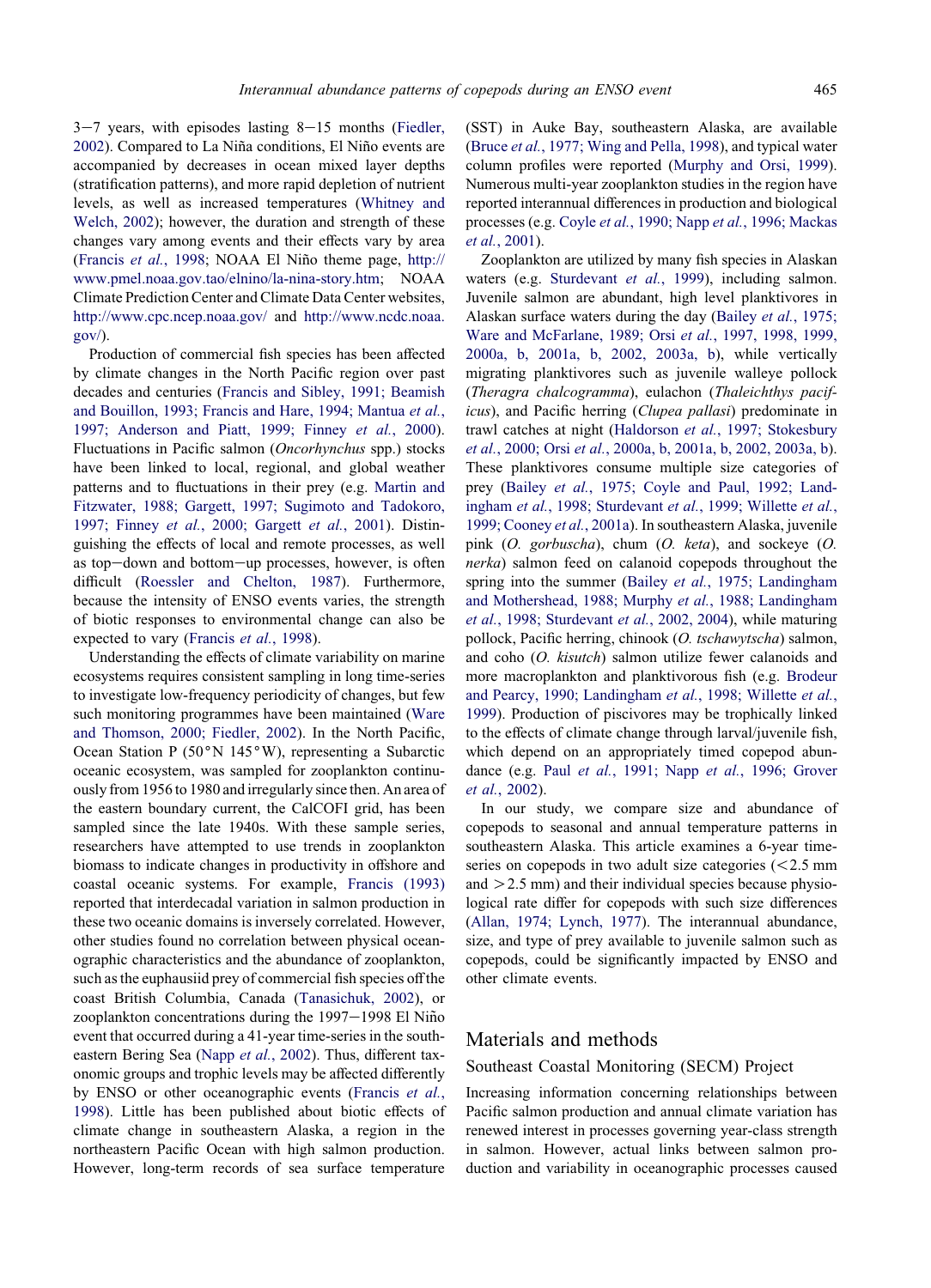by climate variations are poorly understood due to inadequate time-series data. A coastal monitoring study in northern southeastern Alaska, known as the SouthEast Coastal Monitoring (SECM) project, was initiated in 1997 to develop an understanding of the relationship between annual time-series of environmental data and stock-specific information on Pacific salmon. Monthly oceanographic sampling, zooplankton sampling, and fish sampling by surface trawl have been conducted along four transects annually in late spring-summer by Auke Bay Laboratory, National Marine Fisheries Service, NOAA, using the research vessel ''John N. Cobb''. In general, the field data collected include fish species composition and catch per unit effort, water column salinity-temperature profiles, 2 m temperatures, surface water samples for nutrient and chlorophyll analysis, ambient light levels, and several types of zooplankton samples (Orsi et al.[, 1998, 1999, 2000a, b,](#page-12-0) [2001a, b, 2002, 2003a, b](#page-12-0)).

#### Study site

The SECM study area is a fjord system surrounded by snowfields, glaciers, and densely forested mountains in the Alexander Archipelago of northern southeastern Alaska (Figure 1). We examined data from a 12-km long transect in the SECM study area, the four stations crossing Icy Strait, located approximately 50 km west of Juneau, AK. Stations on the transect are situated  $3.2-6.4$  nm from shore between 58°13'N 135°31'W and 58°16'N 135°24'W (Orsi et al.[, 1998, 1999, 2000a, b, 2001a, b, 2002, 2003a, b\)](#page-12-0). The southernmost station on the transect, ISA (Figure 1), is 70 m deep, while the others are  $200-250$  m in depth; the typical tidal range in Icy Strait is about 4 m. Spring snow, glacial melts, and heavy precipitation cause large influxes of freshwater to the Strait, especially from Glacier Bay, located to the north. Icy Strait links the inside passages of southeastern Alaska to the Gulf of Alaska and is the primary migration corridor for Pacific salmon in the region. Thus, both wild and hatchery-produced juvenile salmon spend  $2-3$  months in the area during the spring and summer months feeding on zooplankton, including large and small copepods ([Jaenicke and Celewycz, 1994; Land](#page-11-0)ingham et al., 1998; Orsi et al.[, 1998, 1999, 2000a, b,](#page-11-0) [2001a, b, 2002, 2003a, b; Sturdevant](#page-11-0) et al., 2002).

Zooplankton and oceanographic data were collected from May to September  $1997-2001$  and from May to August in 2002, during the last  $10-11$  days of each month. All sampling occurred during daylight, between 07:00 and 20:00 hours. The physical environment was sampled with a Sea-Bird SBE 19 Seacat CTD, to 200 m or within 10 m of the bottom at shallow stations. However, in this article, we report only on SST and salinity measured at 2-m depth with the vessel's onboard thermosalinograph (Sea-Bird SBE 21). Typical CTD profiles were reported in [Murphy](#page-11-0) et al. [\(1999\).](#page-11-0) At each station, we deployed a 60-cm diameter bongo net  $(505 \text{ and } 333 \text{ µm} \text{ meshes})$  once in double oblique fashion, to a depth of 200 m or within 20 m of bottom (ISA). We report here on samples collected with the 333-um mesh net. The bongo was deployed and retrieved at a 45 $\degree$  wire angle with a descent rate of 1.0 m s<sup>-1</sup> and an



Figure 1. Southeast Coastal Monitoring (SECM) project sampling stations in Icy Strait, southeastern Alaska.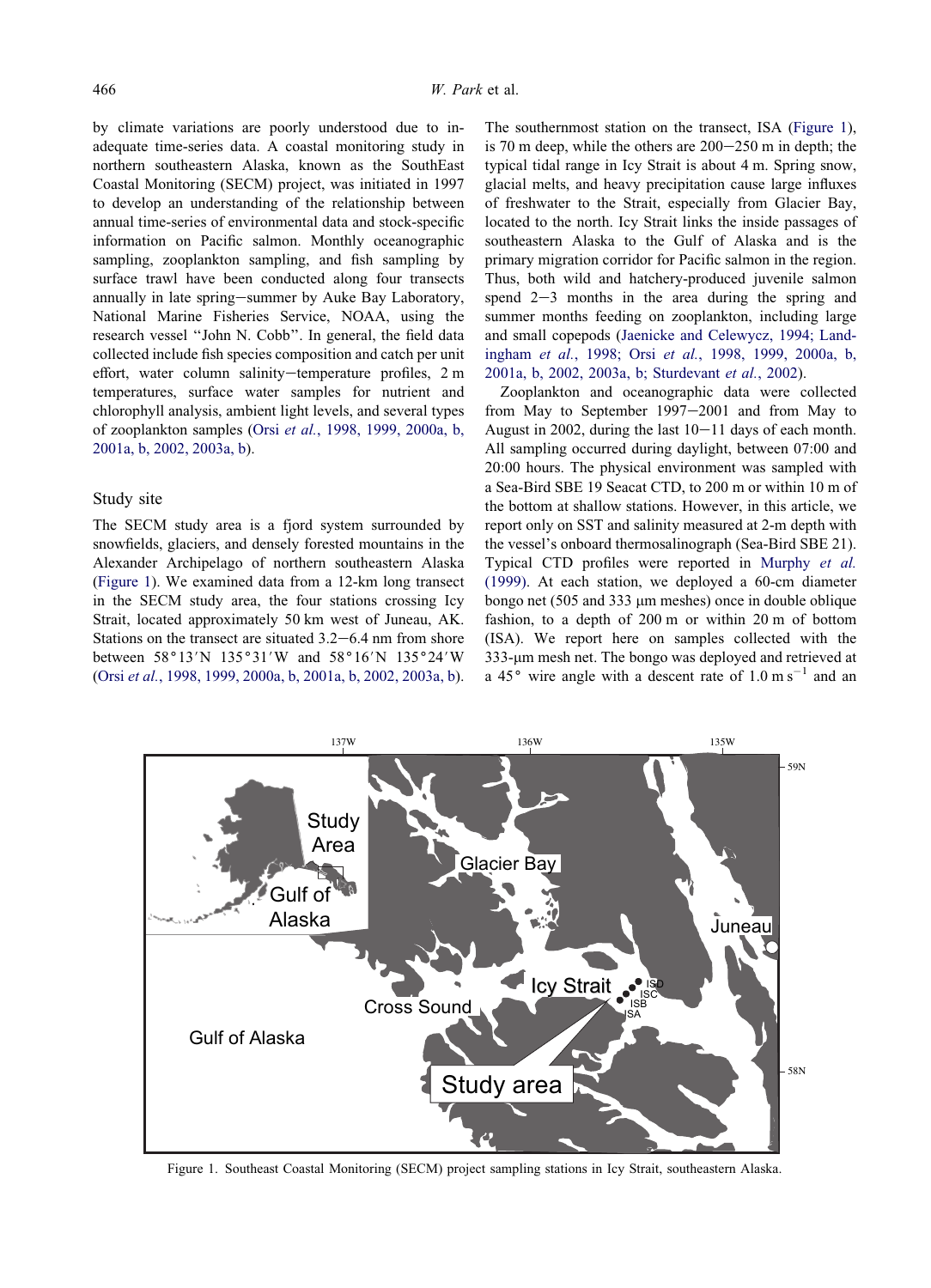ascent rate of  $0.5 \text{ m s}^{-1}$ , with a 30-s pause at maximum depth. A Bendix bathykymograph was used to record the maximum sampling depths; General Oceanics model 2031 or Rigosha flow meters were placed inside the bongo nets. Large gelatinous taxa were removed before plankton samples were preserved in 5% buffered formalin aboard the ship and transported to the laboratory.

In the laboratory, displacement volume (DV, ml) of total plankton, used as a proxy for biomass, was estimated by subtraction: samples were brought to a constant volume  $(500 \text{ ml})$  by adding water, then were sieved through 243- $\mu$ m mesh until liquid no longer dripped into the container below (a few hours). DV was estimated by subtracting the volume of decanted liquid from the sample-liquid starting volume. DV was then converted to standing stock  $(m1 m<sup>-3</sup>)$  by dividing by the volume of water filtered per sample. In addition, the total sample was scanned in a dissecting tray to estimate the volumetric composition of major taxonomic groups; the percentages were applied to the total DV to estimate per cent biomass by taxonomic group. Detailed species composition was determined by splitting samples with a Folsom splitter (usually  $8-9$  splits, or a  $1/256-1/512$ fraction) to achieve a total count of  $300-500$  individuals under the microscope. All copepod species and other taxa in the splits were identified and enumerated by species and stages, if possible. The common copepod species occurring every year were grouped into two size groups by total length (TL), those  $>2.5$  mm (large) and those  $< 2.5$  mm (small).

Species counts were expanded for each sample and density (number  $m^{-3}$ ) was calculated using the filtered volumes. The estimated abundance and biomass of large and small copepods and of all other zooplankton combined were compared, as well as the individual copepod species within large and small size groups. For seasonal summaries, means and standard errors (s.e.) were computed across stations  $(n=4)$  by month (n=5, except n=4 in 2002) for each year  $(n=6)$ . For interannual comparisons, means and standard errors were computed from monthly means  $(n=4)$  each year; only 4 months were used because no sample was taken in September 2002. The densities were untransformed for all analyses. Percentage abundances were calculated in two ways, (a) by dividing large and small copepod group densities by the total sample density, and (b) by dividing copepod species by its group density. Because SST data from the study area were limited to the 5 months in which copepod data were collected each year, we used SST data collected daily each year in nearby Auke Bay  $(58°22'N, 134°44'W;$  data from Dr B. Wing, Auke Bay Laboratory, AFSC, NMFS, NOAA, 11305 Glacier Hwy., Juneau, Alaska 99801-8626; [Wing and](#page-12-0) [Pella, 1998\)](#page-12-0) to extend our information on local oceanographic conditions for comparisons with interannual densities of copepod groups and species in Icy Strait. Similarity of SSTs from the Icy Strait transect and nearby Auke Bay was compared using linear regression analysis. Based on their high correlation ( $r^2$ =0.893), each full year of Auke Bay temperature data was then used to characterize annual environmental conditions. To do this, temperatures were converted to degree-days by summing daily measurements for the 365-day period between 1 September in the year preceding zooplankton sampling and 31 August in the year of zooplankton sampling; this calendar was used because most organisms present at a given time result from past episodes. We examined the variation in interannual densities of copepod species within size groups using pie graphs, including species whose abundance was  $>$  2 m<sup>-3</sup>. To analyse interannual variation more quantitatively, we used the Bray-Curtis Similarity Index (BCSI; [Boesch and Swartz,](#page-10-0) [1977\)](#page-10-0). BCSI was applied to mean densities of three copepod groups: all dominant copepods, dominant large copepods [Metridia ochotensis, Calanus marshallae, M. pacificus and Neocalanus spp. (N. plumchrus and N. flemingeri)], and dominant small copepods (Pseudocalanus spp., Acartia longiremis, and Centropages abdominalis). BCSI values range from 0, indicating no similarity, to 1.0, indicating complete similarity.

#### Results

Hydrographic measures exhibited a consistent, seasonal pattern each year ([Figure 2\)](#page-4-0). A total of 116 SST and 116 psu data points were included in our analysis of hydrographic measures in Icy Strait. Mean SST was generally lowest in May (approximately  $7-8\degree C$ ), increased rapidly over the summer ( peak approximately  $12-13\degree C$ ), and declined again by September (8-9 $^{\circ}$ C). Mean salinity was highest in May  $(30-31 \text{ psu})$ , and declined over the summer to approximately  $21-22$  psu, then began to increase by September. The water column was weakly stratified in May, became strongly stratified in June through August, and stratification then weakened again in September (unpublished data on file, Auke Bay Laboratory). These typical patterns have been reported previously for the region (Bruce et al.[, 1977; Coyle](#page-10-0) [and Paul, 1992; Wing and Pella, 1998; Murphy and Orsi,](#page-10-0) 1999; Orsi et al.[, 1998, 1999, 2000a, b, 2001a, b, 2002,](#page-10-0) [2003a, b\)](#page-10-0).

Interannual variations in minimum and peak values were superimposed on seasonal hydrographic patterns during the study period. Interannual comparisons of surface temperatures showed warm summers in 1997 and 1998, the years with highest peaks in SST ( $>13^{\circ}$ C); conversely, a regional cold event (peak SST of  $9.7^{\circ}$ C) was recorded in 2002 ([Figure 2](#page-4-0)). Similarly, degree-days for the full years were highest (3255 $\degree$ C) in 1998 and lowest (2773 $\degree$ C) in 2002.

Zooplankton biomass (standing stock, ml m $^{-3}$ ) varied interannually in Icy Strait, although consistent seasonal patterns were observed [\(Figure 3](#page-4-0)). Monthly mean standing stock for May-August ( $n=4$  per month) ranged from 0.25 to 1.29 ml m<sup>-3</sup> during the sampling period; annual mean standing stock  $(n=4 \text{ months})$  was lowest  $(0.44 \text{ ml m}^{-3})$ ; s.e. = 0.08) in 1998 and highest (0.89 ml m<sup>-3</sup>; s.e. = 0.19) in 2001. Calanoid copepods constituted 18.8% of the total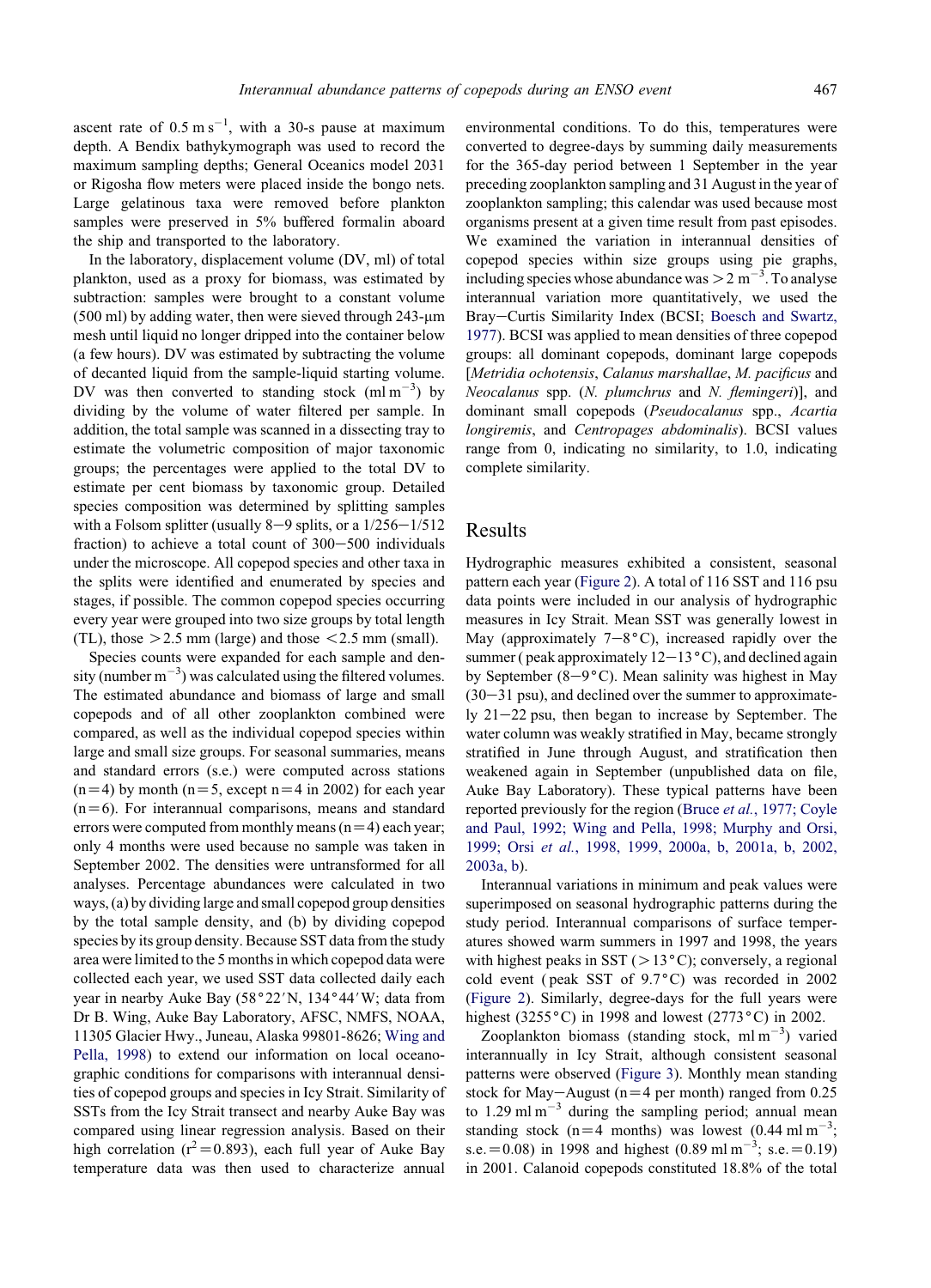<span id="page-4-0"></span>

Monthly temperature and salinity in Icy Strait

Figure 2. Salinity (psu) and sea surface temperature (°C) in Icy Strait, southeastern Alaska, from May to August, 1997-2002.

biomass and 88.2% of the total abundance of zooplankton across the entire period. The large calanoid copepods constituted 11.4% of zooplankton biomass and 24.2% of zooplankton abundance; small copepods constituted 7.4% of zooplankton biomass and 64.0% of zooplankton abundance. More than 34 copepod species were recorded ([Table 1\)](#page-5-0). Large species included Euchaeta elongata, Calanus marshallae, C. pacificus, Eucalanus bungii, Metridia pacifica, M. ochotensis, Neocalanus cristatus, and Neocalanus spp., a mixture of N. flemingeri and N. plumchrus. The small species were represented by Pseudocalanus spp., Centropages abdominalis, Oithona spp., Microcalanus pygmaeus, and Acartia longiremis. The non-calanoid zooplankters ranged from 8.0% to 15.2% of total zooplankton density each year, and principally comprised Oikopleura sp., euphausiids, cladocerans, barnacle nauplii, and chaetognaths.

Seasonal and annual patterns in copepod density and per cent density were observed in Icy Strait. Annual mean copepod density varied by approximately a factor of 2



Zooplankton standing stock in Icy Strait

Figure 3. Monthly zooplankton standing stock  $(ml m^{-3})$  in Icy Strait, southeastern Alaska, from May to August, 1997–2002. Values are means and standard errors of four samples per month.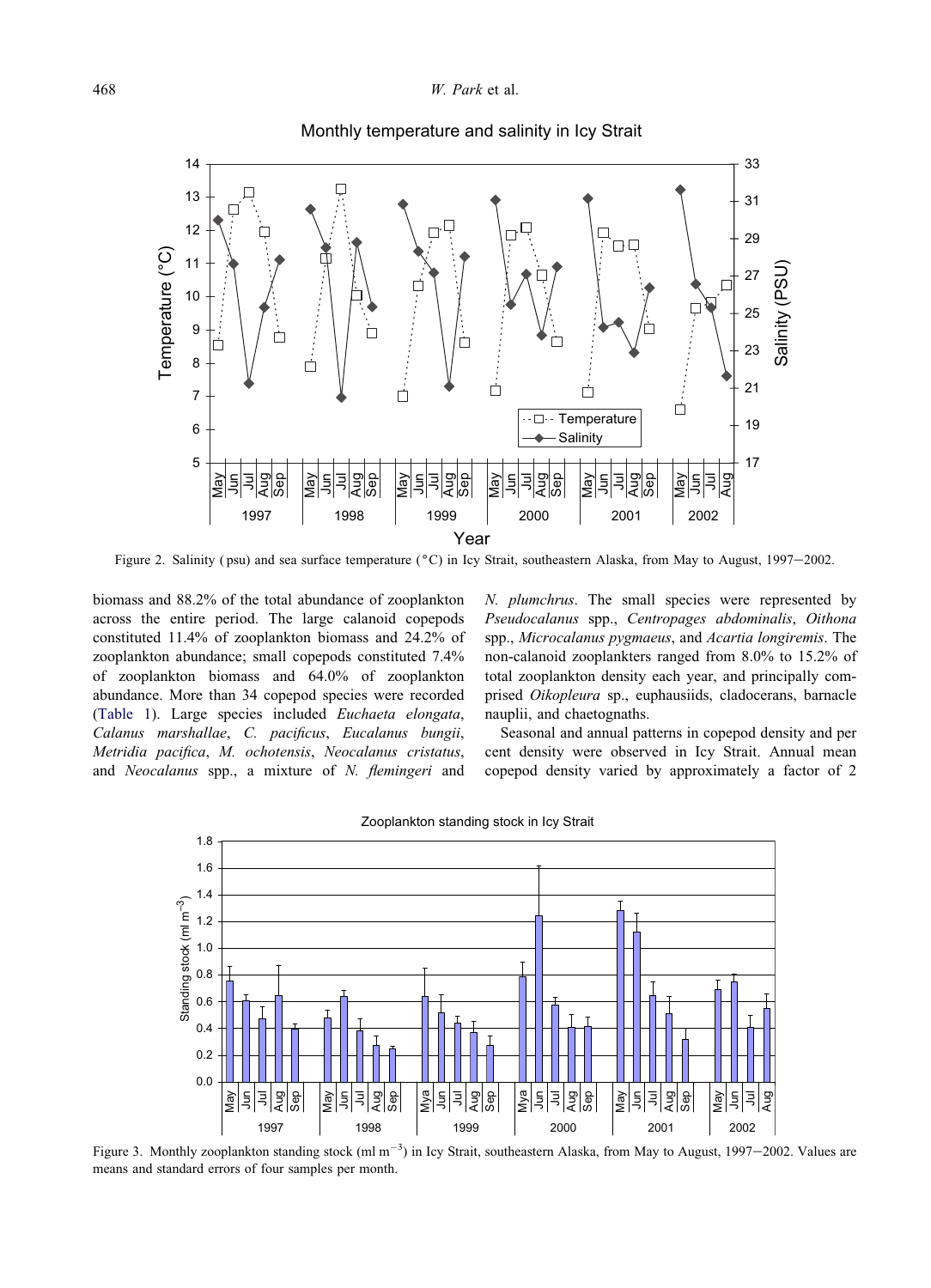<span id="page-5-0"></span>Table 1. Large  $(>2.5$  mm TL) and small  $(<2.5$  mm TL) copepod species occurring in Icy Strait, southeastern Alaska, from 1997 to 2002.

| Large copepod species                                                                                                                                                                                                             | Small copepod species                                                                                |
|-----------------------------------------------------------------------------------------------------------------------------------------------------------------------------------------------------------------------------------|------------------------------------------------------------------------------------------------------|
| $(>2.5$ mm TL)                                                                                                                                                                                                                    | $(< 2.5$ mm TL)                                                                                      |
| Aetideidae spp.                                                                                                                                                                                                                   | Centropages abdominalis*                                                                             |
| Calanus marshallae*                                                                                                                                                                                                               | Acartia longiremis*                                                                                  |
| $C.$ pacificus $*$                                                                                                                                                                                                                | $A. clausi*$                                                                                         |
| Candacia columbiae                                                                                                                                                                                                                | Chiridius gracilis                                                                                   |
| Chiridius polaris<br>Epilabidocera longipedata<br>Eucalanus bungii*<br>Euchaeta californica<br>E. elongata*<br>E. spinosa<br>Gaetanus intermedia<br>G. pileatus<br>Heterorhabdus tanneri<br>H robustoides<br>Heterostylites major | Oithona spp.*<br>Oncaea sp.<br>Pseudocalanus spp.*<br>Tortanus discaudatus<br>Microcalanus pygmaeus* |
| Lophothrix frontalis<br>Metridia ochotensis*<br>M. pacifica*<br>Neocalanus cristatus*<br>Neocalanus spp.<br>$(N.$ flemingeri and N. plumchrus)*<br>Pleuromamma scutullata                                                         |                                                                                                      |

\*Indicates species studied in detail in the article.

over the 6 years, and averaged 952.2 m<sup>-3</sup> (s.e. = 76.5) for the period. Minimal copepod densities  $(711.7 \text{ m}^{-3}$  and  $792.6 \text{ m}^{-3}$ ) were observed in 1998, a warm El Niño year, and in 2002, a regionally cold year; maximal copepod densities (1155.1 and 1175.9 m<sup>-3</sup>) were observed in 2000 and 2001, years with typical annual temperatures that preceded a regional cold year [\(Table 2](#page-6-0); [Figure 4\)](#page-7-0). Annual mean densities of large and small copepods followed similar patterns, although the small species were numerically dominant every year [\(Figure 4\)](#page-7-0); the mean annual density of large copepods was  $321.9 \text{ m}^{-3}$  (s.e. = 44.4), while the mean annual density of small copepods was 630.1  $(s.e. = 36.6)$ . Nonetheless, the small species were relatively more abundant in the warm, El Niño year, while the large species were relatively more abundant in years with typical annual temperatures ([Figure 4\)](#page-7-0). In general, copepod abundance peaked in June-July each year, with large copepod peak abundance occurring earlier than small copepod peak abundance ([Figures 5 and 6\)](#page-7-0), and some interannual variation in the timing.

Copepod species abundance also varied by year, and was generally lower in the warm El Niño year (1998) and the regional cold year (2002; [Table 2;](#page-6-0) [Figure 7\)](#page-9-0). Among large copepods, M. ochotensis dominated in all seasons and years, constituting  $70-84%$  of all large copepods [\(Figure](#page-9-0) [7\)](#page-9-0). The annual mean density of M. ochotensis was

anomalously low  $(125.1 \text{ m}^{-3} \text{ and } 142.7 \text{ m}^{-3})$  in 1998, a warm El Niño year, and in 2002, a regional cold event; it was highest  $(368.4 \text{ m}^{-3})$  in 2000, a year with typical annual temperatures ([Table 2](#page-6-0); Figure 7). C. marshallae ( primarily copepodites) and M. pacifica were the next most abundant large copepods, constituting  $2-19%$  of all large copepods; however, they exhibited different interannual patterns. The annual mean density of *C. marshallae* was lowest  $(4.6 \text{ m}^{-3})$ in 1998 and highest  $(73.4 \text{ m}^{-3} \text{ and } 78.6 \text{ m}^{-3})$  in 2001 ([Table 2\)](#page-6-0); conversely, annual mean density of M. pacifica was lowest  $(12.2 \text{ m}^{-3} \text{ and } 9.8 \text{ m}^{-3})$  in 1998 and 2001 and highest  $(43.1 \text{ m}^{-3} \text{ and } 38.4 \text{ m}^{-3})$  in 1999 and 2002 [\(Table](#page-6-0) [2](#page-6-0)). Interannual density differences for the remaining large copepod species were smaller than for Metridia spp. and C. marshallae. N. cristatus density was consistently  $\leq 0.1$  m<sup>-3</sup> ([Table 2\)](#page-6-0). Most N. cristatus observed were copepodite V. The abundance of Neocalanus spp. (including N. plumchrus and *N. flemingeri*) was relatively low  $(2.5 \text{ m}^{-3}$  and  $1.5 \text{ m}^{-3}$ ) in 1998 and 2002 and relatively high (5.2 m<sup>-3</sup>) and  $4.8 \text{ m}^{-3}$ ) in 2000 and 2001. The mean density of E. elongata was lowest  $(0.6 \text{ m}^{-3})$  in 1998 and highest  $(1.4 \text{ m}^{-3})$  in 2000. The abundance of *E. bungii* was lowest  $(0.3 \text{ m}^{-3})$  in 1998 and highest (4.9 and 4.6 m<sup>-3</sup>) in 2001 and 2002 ([Table 2\)](#page-6-0).

Interannual abundance patterns of small copepod species were generally similar to those of large copepods ([Table 2](#page-6-0); [Figure 7\)](#page-9-0). Pseudocalanus spp. dominated throughout the study period, constituting 84-94% of all small copepods. The density of Pseudocalanus spp. was relatively low  $(<533 \text{ m}^{-3})$  in 1997–1998 and 2002, and was relatively high  $(696.7 \text{ m}^{-3})$  in 2001. A. longiremis density was relatively low  $(18.2 \text{ m}^{-3} \text{ and } 15.8 \text{ m}^{-3})$  in 1998 and 2002 and relatively high  $(33.8 \text{ m}^{-3})$  in 2000 [\(Table 2\)](#page-6-0). The interannual abundance pattern for C. abdominalis differed from patterns for *Pseudocalanus* spp. and A. longiremis, with a minimum value  $(4.8 \text{ m}^{-3})$  in 1999 and a peak  $(51.8 \text{ m}^{-3})$  in 2000. The densities of  $M$ . *pygmaeus* and *Oithona* spp. were low compared to the other small species throughout the sampling period. M. pygmaeus mean density was particularly low  $(0.4 \text{ m}^{-3})$  in 1998 and 2001. Oithona spp. density was relatively low (0.3 m<sup>-3</sup> and 0.4 m<sup>-3</sup>) in 2001 and 2002, and relatively high  $(1.9 \text{ m}^{-3})$  in 1997 [\(Table 2\)](#page-6-0).

Bray-Curtis Similarity Index (BCSI) measuring community similarity showed relatively high similarity for small copepod abundances between years, while BCSI was relatively low for large copepod abundances, especially between El Niño and a regional cold year and their neighbouring years [\(Table 3](#page-10-0)). These results suggest that large copepods are more sensitive to ocean climate changes than are small copepods.

### Discussion

We examined interannual variation of spring-summer copepod density in a small area of the Northeast Pacific in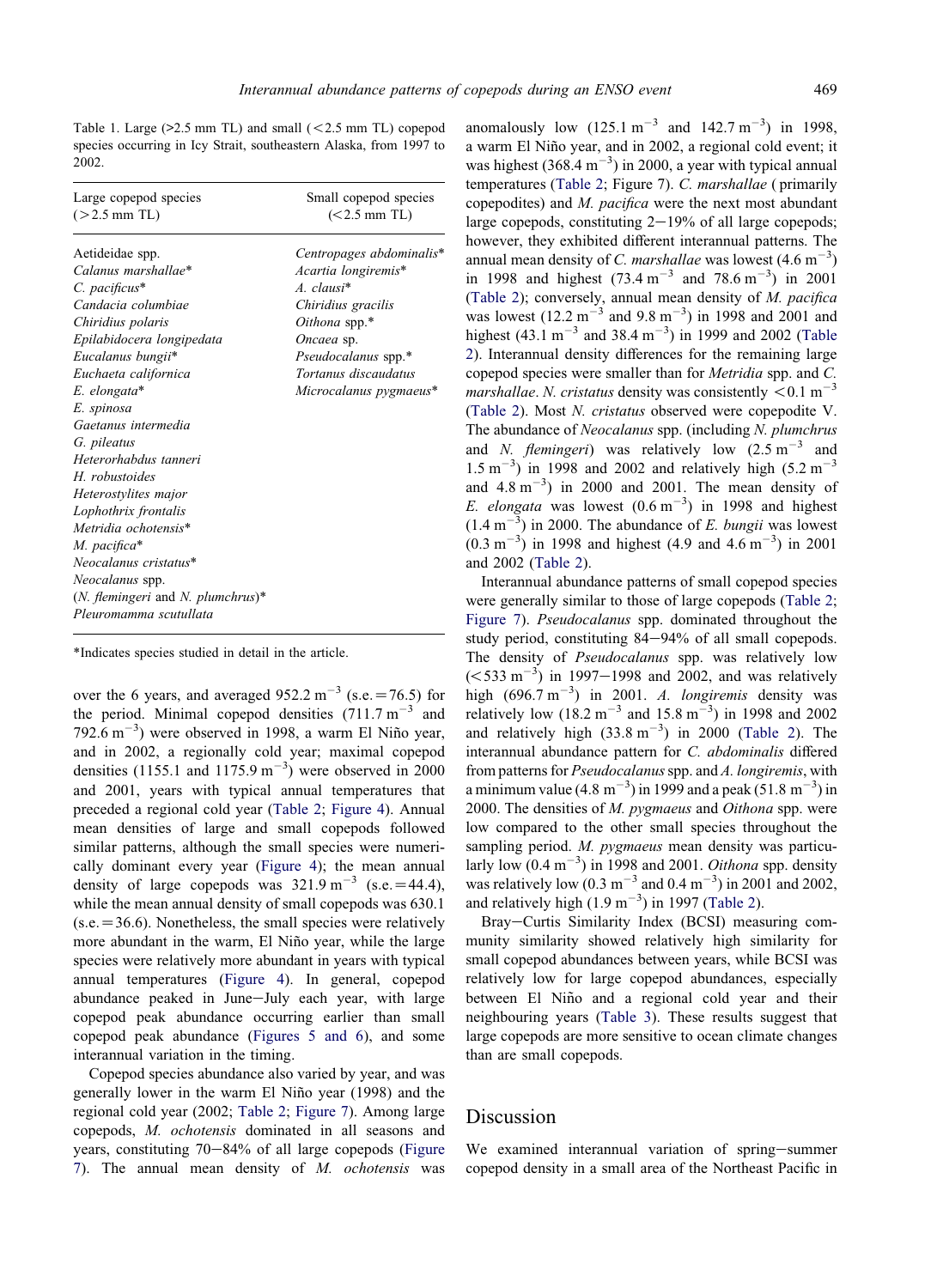<span id="page-6-0"></span>Table 2. Annual mean density (no.  $m^{-3}$ ) of dominant copepod species in Icy Strait, southeastern Alaska, from May to August, 1997–2002. Values are means and standard errors (s.e.) of four monthly means; s.e. not shown for species with mean densities  $\leq 2 \text{ m}^{-3}$  or for pooled other species.

|                         | 1997  |                          | 1998  |                                | 1999  |                   | 2000   |                          | 2001   |                   | 2002  |                          |
|-------------------------|-------|--------------------------|-------|--------------------------------|-------|-------------------|--------|--------------------------|--------|-------------------|-------|--------------------------|
|                         | Mean  | s.e.                     | Mean  | s.e.                           | Mean  | s.e.              | Mean   | s.e.                     | Mean   | s.e.              | Mean  | s.e.                     |
| Large copepod species   |       |                          |       |                                |       |                   |        |                          |        |                   |       |                          |
| Neocalanus spp.         | 3.0   | 2.1                      | 2.5   | 1.7                            | 3.6   | 2.6               | 5.2    | 4.6                      | 4.8    | 1.7               | 1.5   | 0.4                      |
| Neocalanus cristatus    | 0.1   | —                        | 0.1   | $\qquad \qquad$                | 0.1   |                   | 0.1    | $\qquad \qquad$          | 0.0    | $\qquad \qquad -$ | 0.1   | $\overline{\phantom{0}}$ |
| Metridia pacifica       | 25.6  | 5.6                      | 12.2  | 5.3                            | 43.1  | 32.9              | 23.8   | 8.5                      | 9.8    | 3.6               | 38.4  | 26.8                     |
| Metridia ochotensis     | 306.4 | 53.74                    | 125.1 | 67.0                           | 223.5 | 93.2              | 368.4  | 109.5                    | 326.4  | 171.4             | 142.7 | 38.1                     |
| Gaetanus intermedius    | 1.4   |                          | 0.6   | —                              | 0.5   |                   | 1.1    |                          | 1.9    |                   | 1.3   |                          |
| Euchaeta elongata       | 1.1   |                          | 0.9   | $\qquad \qquad$                | 1.3   | $\qquad \qquad -$ | 1.4    |                          | 0.6    |                   | 1.1   |                          |
| Eucalanus bungii        | 1.0   | $\overline{\phantom{0}}$ | 0.1   | $\overline{\phantom{0}}$       | 0.2   |                   | 2.2    | $\overline{\phantom{0}}$ | 2.7    | $\qquad \qquad -$ | 0.5   |                          |
| Calanus marshallae      | 26.7  | 16.2                     | 4.6   | 0.8                            | 15.5  | 4.9               | 18.0   | 7.6                      | 78.6   | 50.7              | 73.4  | 40.0                     |
| Others                  | 4.7   |                          | 1.9   | —                              | 3.0   | $\qquad \qquad -$ | 3.8    | $\overline{\phantom{0}}$ | 7.6    |                   | 7.3   |                          |
| Subtotal                | 370.0 |                          | 148.0 |                                | 290.8 |                   | 424.0  |                          | 432.4  |                   | 266.3 |                          |
| Small copepod species   |       |                          |       |                                |       |                   |        |                          |        |                   |       |                          |
| Acartia clausi          | 0.0   | $\qquad \qquad$          | 0.3   | $\overline{\phantom{0}}$       | 0.3   | $\qquad \qquad -$ | 4.8    | $\qquad \qquad -$        | 2.0    |                   | 0.9   |                          |
| Acartia longiremis      | 21.4  | 5.6                      | 18.3  | 8.6                            | 22.3  | 3.6               | 33.8   | 5.7                      | 23.4   | 4.0               | 15.8  | 1.9                      |
| Centropages abdominalis | 26.0  | 13.8                     | 11.5  | 5.5                            | 4.8   | 1.3               | 51.8   | 34.5                     | 6.6    | 2.0               | 11.6  | 5.4                      |
| Microcalanus pygmaeus   | 1.9   | $\overline{\phantom{0}}$ | 0.4   | $\qquad \qquad \longleftarrow$ | 1.8   | $\qquad \qquad -$ | 1.4    | $\qquad \qquad -$        | 0.4    |                   | 1.3   |                          |
| Oithona spp.            | 1.9   | $\qquad \qquad$          | 0.7   | $\qquad \qquad$                | 1.1   | $\qquad \qquad -$ | 1.0    | $\overline{\phantom{0}}$ | 0.3    |                   | 0.4   |                          |
| Pseudocalanus spp.      | 528.6 | 74.2                     | 532.7 | 69.3                           | 595.9 | 77.9              | 610.6  | 41.7                     | 696.7  | 36.6              | 493.1 | 63.0                     |
| Others                  | 5.4   |                          | 5.2   |                                | 4.7   |                   | 27.7   |                          | 14.1   |                   | 3.2   |                          |
| Subtotal                | 585.2 |                          | 569.1 |                                | 630.9 |                   | 731.1  |                          | 743.5  |                   | 526.3 |                          |
| Total copepods          | 955.2 |                          | 711.7 |                                | 921.7 |                   | 1155.1 |                          | 1175.9 |                   | 792.6 |                          |

relation to global and regional scale climate shifts including an El Niño event. Interannual-interdecadal variations in zooplankton biomass, chlorophyll concentration, and physical environment in the Subarctic Pacific and Bering Sea have been closely linked to local weather patterns ([Sugimoto and Tadokoro, 1997; Francis](#page-12-0) et al., 1998; Whitney [and Welch, 2002](#page-12-0)). The copepod community composition in our study was typical for reports from the Northeast Pacific (e.g. Coyle et al.[, 1990; Goldblatt](#page-10-0) et al., 1999; Napp et al., [1996, 2002](#page-10-0)). Recent studies have documented El Niño and La Niña events from the 1990s to the present (see NOAA websites above), but effects are not consistent among study areas, particularly in high latitudes. Our data from southeastern Alaska indicate the strong El Niño occurring from the summer of 1997 to the spring of 1998, but do not indicate the weaker El Niño occurring in 2002, both of which were indicated by the Southern Oscillation Index (SOI) and reported in NOAA climate data ([http://www.ncdc.noaa.gov\)](http://www.ncdc.noaa.gov). The warm temperatures we observed in 1998 did coincide with a strong El Niño event; however, the extremely cold year in the study region, 2002 did not coincide with a weak El Niño year.

Although we have documented substantial interannual variation in copepod abundance patterns, at present we lack sufficient data from the straits of southeastern Alaska to distinguish between short-term variations and long-term changes in zooplankton biomass. Local marine production is not static, but exhibits a series of trends similar to those observed in other pelagic ecosystems. In addition, hydrodynamics of the straits in southeastern Alaska are influenced by advection from the Gulf of Alaska ([Coyle](#page-10-0) et al.[, 1990\)](#page-10-0) and freshwater from numerous rivers, glaciers, and high rainfall, as well as by strong tidal action. Climate events interact with geographical features to influence the timing and volume of snow meltwater and glacial discharge. This may be the source of the extremely cold water we observed in 2002.

Few long-term studies have linked climate change with interannual variation in the densities of different size groups of copepods [\(Brodeur and Ware, 1992](#page-10-0)). The present study carried out in a strait in northern southeastern Alaska confirmed that standing stock and densities of both large and small copepods were relatively low during both the warmest and coldest of the 6 years we examined. The densities of large copepod species in Icy Strait were much lower and varied more among years than did those of small copepod species, conditions typical of their populations in Subarctic regions (e.g. Coyle et al.[, 1990; Goldblatt](#page-10-0) et al., [1999; Cooney](#page-10-0) et al., 2001b). Furthermore, we may have underestimated the densities of small species, in particular,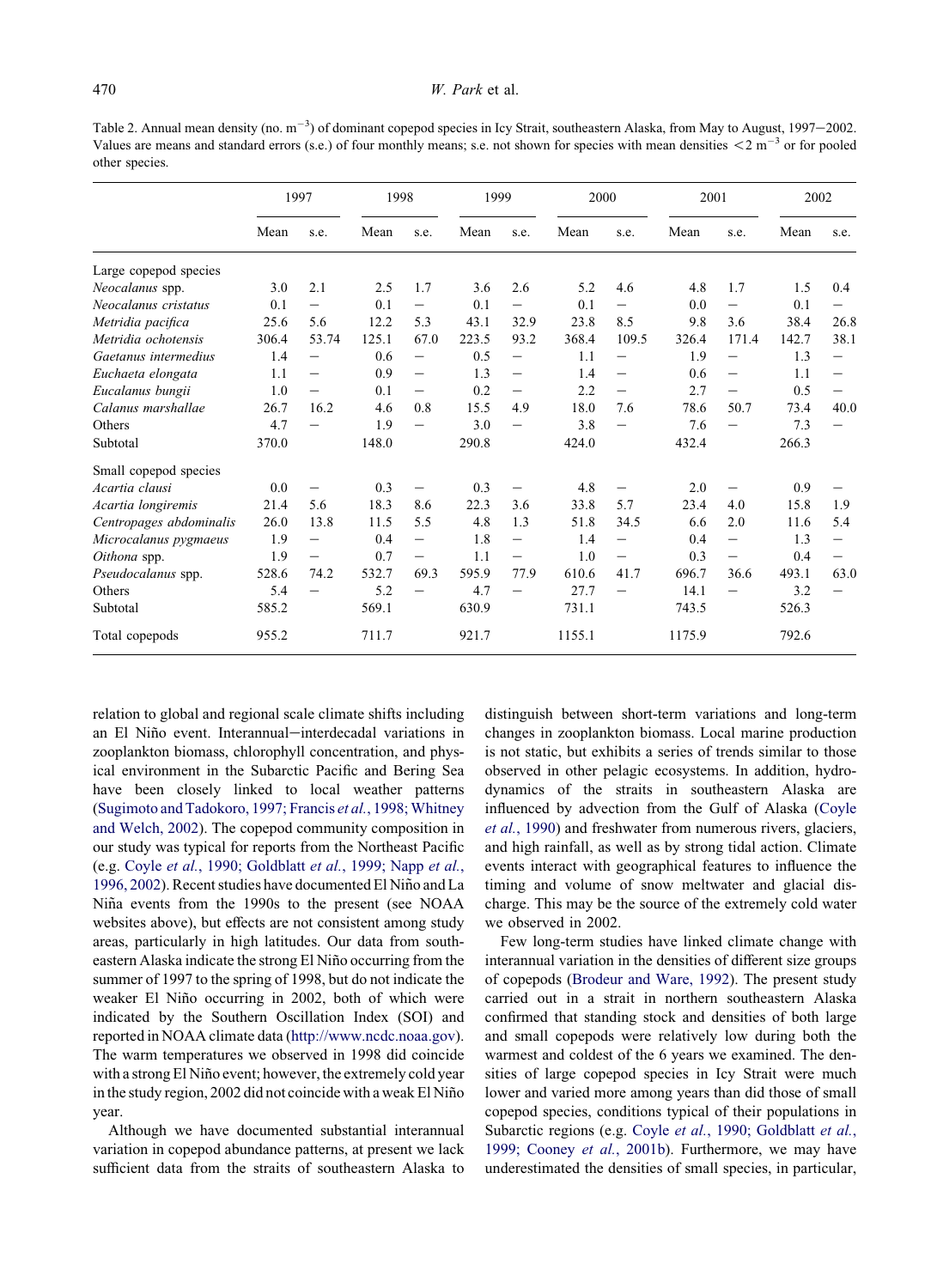<span id="page-7-0"></span>

#### Annual mean density of copepods in Icy Strait vs. degree days in Auke Bay

Figure 4. Annual mean density of copepods (mean of four monthly means) in Icy Strait in relation to interannual sea surface temperature degree-days in Auke Bay, southeastern Alaska, from May to August, 1997-2002.

because many copepodites were likely to have passed through the 333-µm mesh (e.g. [Sturdevant, 2001\)](#page-12-0). Nonetheless, since the patterns of interannual variation in density of copepod size categories are based on consistent sampling methods, variation in time of the day and weather conditions that could affect environment through tidal stage, clouds, and rain may account for some of the variability in

hydrographic data and in zooplankton densities and standing stock [\(Brodeur and Ware, 1992](#page-10-0)).

Copepod life-history strategies may determine the impact of climate change on their abundance. In high latitudes, the phytoplankton bloom is often uncoupled from zooplankton production (Frost, 1987; Paul et al.[, 1991; Haldorson](#page-11-0) et al., [1993\)](#page-11-0). Seawater temperature controls reproductive cycles



#### Mean density of large copepods in Icy Strait

Figure 5. Seasonal densities (no.  $m^{-3}$ ) of large copepods in Icy Strait, southeastern Alaska, from May to August, 1997–2002. Values are means and standard errors for four samples per month in each year.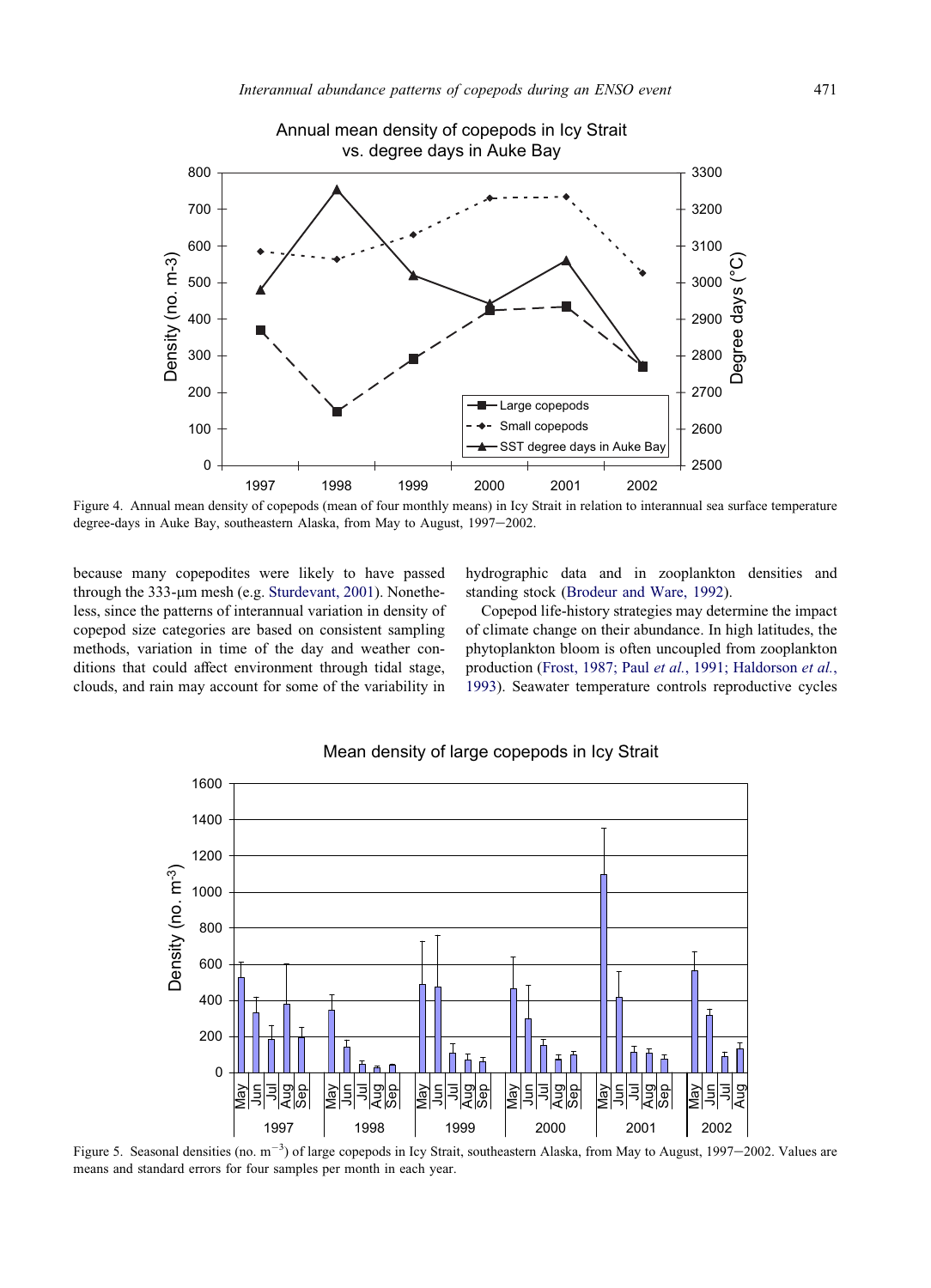



Figure 6. Seasonal densities (no.  $m^{-3}$ ) of small copepods in Icy Strait, southeastern Alaska, from May to August, 1997–2002. Values are means and standard errors for four samples per month in each year.

and generation times of Subarctic copepod species because many copepods enter a resting stage from winter until spring, when they begin to feed and reproduce ([Corkett and](#page-10-0) [McLaren, 1978; Conover, 1988\)](#page-10-0). The negative effects of climate change on copepod productivity may be greater for carnivorous species than for omnivorous species and for those with high food requirements because they have no alternate food sources when their prey populations are low.

The reproductive cycles, fecundities, and development rates of marine organisms vary with temperature. For example, the occurrence and duration of Neocalanus spp. and C. marshallae varied by area ([Vidal and Smith, 1986;](#page-12-0) Coyle et al.[, 1990; Mackas](#page-12-0) et al., 1998) and the time of appearance was slightly earlier at Ocean Station P and in Auke Bay than in the Bering Sea (Coyle et al.[, 1990\)](#page-10-0). Generation time of Pseudocalanus spp. and Acartia spp. differed with temperature [\(McLaren, 1978; McLaren and](#page-11-0) [Corkett, 1981](#page-11-0)). Coyle et al. [\(1990\)](#page-10-0) concluded that variation in interannual densities of Oithona spp. and Centropages spp. may result in differential survival of over-wintering stocks.

In our study, annual mean densities of small copepods may have been consistently high for several reasons. The small species are usually distributed in surface waters and tolerate frequent environmental change. Their relatively short lifespans may allow a quick reproductive response, an advantage in dynamically changing environments. Small copepods may also be better grazers on phytoplankton stocks than large copepods [\(Frost, 1987](#page-11-0)), many of which are carnivores, although no local studies of grazing rates exist. Small copepods with a shorter, more frequent generation time may adapt to the timing of temperature cues, whereas large species may be less flexible due to their different life-history strategies [\(Conover, 1988; Coyle](#page-10-0) et al., [1990\)](#page-10-0). Small copepods with an abundance of females are also less dependent on high individual fecundity to maintain their populations (Paul et al.[, 1990\)](#page-12-0). Thus, small copepod species having a shorter lifespan and multiple generations per year may be less affected by climate change than are large copepod species having a relatively long lifespan and one generation per year. However, the relatively low interannual variability exhibited by the most abundant small copepod genus in our study, Pseudocalanus spp., may be moderated by the four species present, but difficult to identify, in southeastern Alaska: P. minutus, P. moultoni, P. newmani, and P. mimus ([Frost 1990\)](#page-11-0). These multiple species have different reproductive and survival strategies that overlap in time.

Among large copepods, the genus Neocalanus is a principal herbivore in the open Subarctic ocean. However, the abundance of its life stages varies less than phytoplankton stocks do on both spatial and temporal scales ([Parsons and Anderson, 1970; Frost, 1987](#page-11-0)). Annual phytoplankton biomass at Ocean Station P was relatively constant through the years, while rates of primary production varied seasonally with a spring peak in the upper mixed layer ([Frost, 1993; Wong](#page-13-0) et al., 1995). However, in Auke Bay, Alaska, adjacent to our study area, the date of peak phytoplankton production in April varied by only 5 days in a 5-year period [\(Zimmerman](#page-13-0) et al., 1991). Interdecadal variation in the developmental timing of Neocalanus plumchrus populations at Ocean Station P tracked large-scale annual and decadal fluctuations in ocean climate, which were reflected in spring SST anomalies in the surface mixed layer where copepodites feed and grow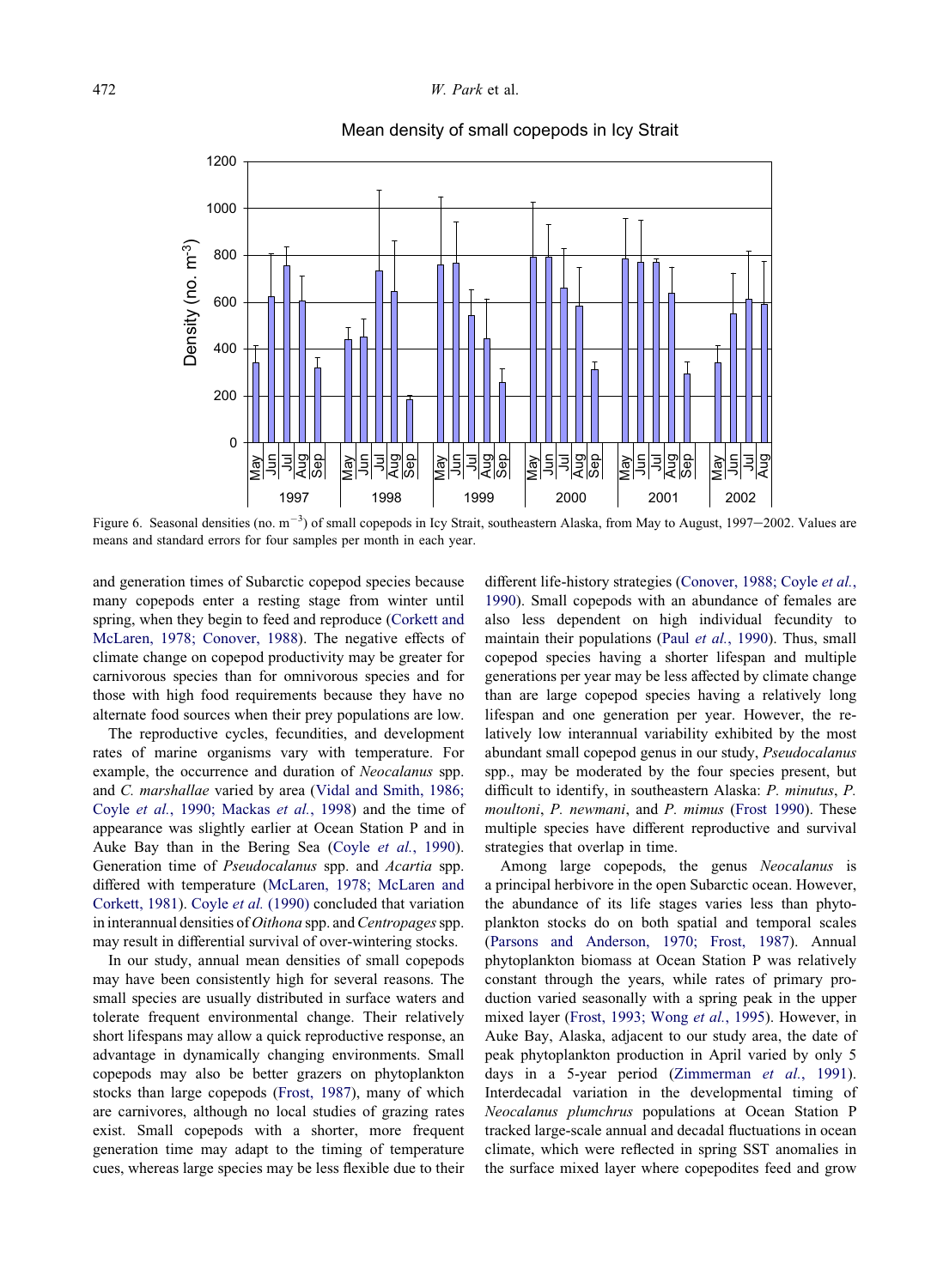<span id="page-9-0"></span>

# Interannual density of copepod species

Figure 7. Interannual mean density of copepods in Icy Strait, southeastern Alaska, from May to August, 1997-2002. Abbreviations: L, large copepods ( $>$  2.5 mm TL); S, small copepods ( $<$  2.5 mm). The numbers after species names indicate their annual mean density (no.  $m^{-3}$ ); total copepod density is indicated below the year.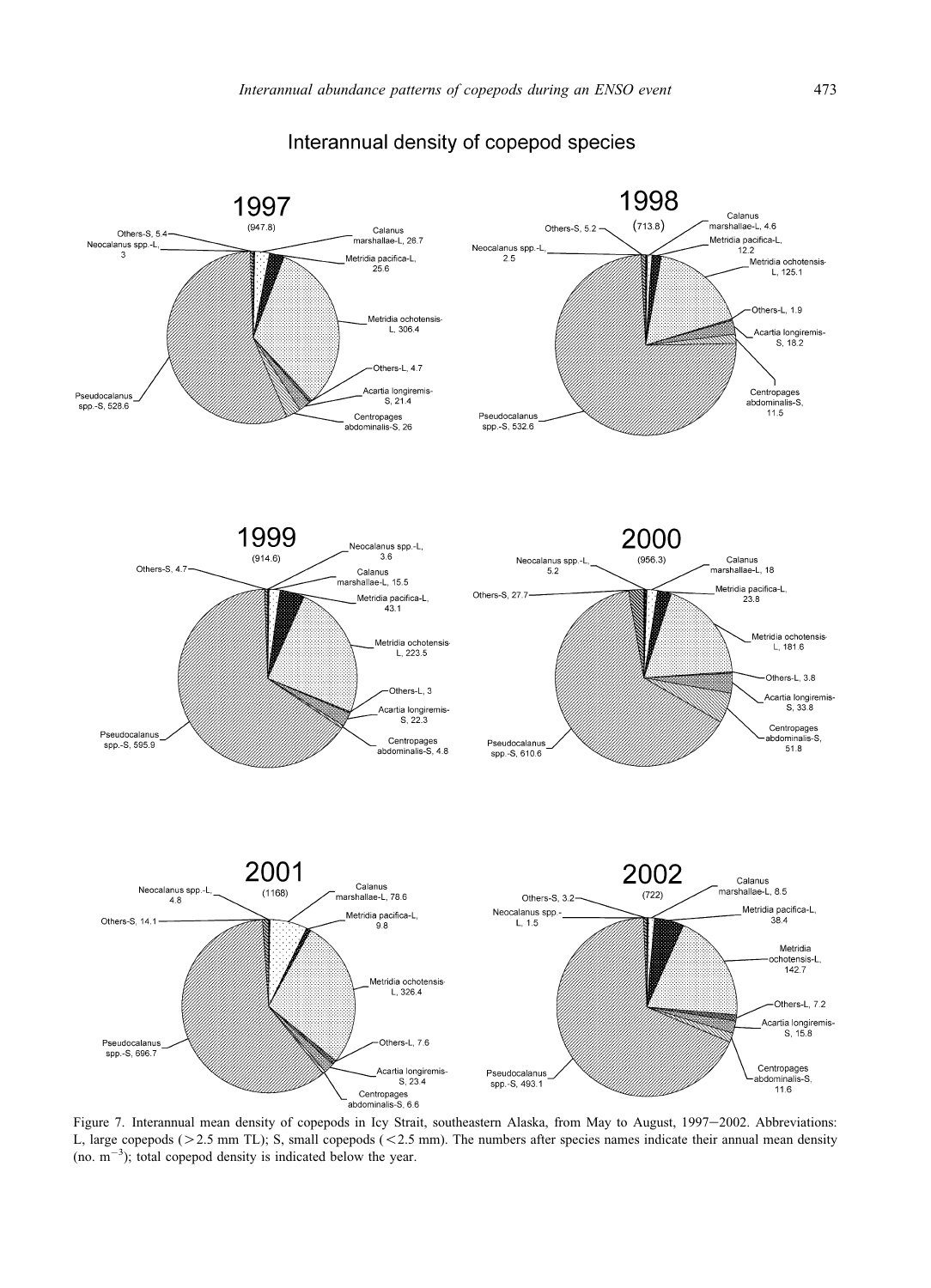<span id="page-10-0"></span>Table 3. Interannual Bray-Curtis similarity indices for copepod communities occurring in Icy Strait, southeastern Alaska, from May to August, 1997-2002.

|              | 1997                    | 1998  | 1999  | 2000  | 2001  | 2002  |
|--------------|-------------------------|-------|-------|-------|-------|-------|
| All copepods |                         |       |       |       |       |       |
| 1997         | 1                       | 0.851 | 0.882 | 0.835 | 0.861 | 0.865 |
| 1998         | 0.851                   | 1     | 0.851 | 0.829 | 0.746 | 0.915 |
| 1999         | 0.882                   | 0.851 | 1     | 0.907 | 0.860 | 0.875 |
| 2000         | 0.835                   | 0.829 | 0.907 | 1     | 0.814 | 0.836 |
| 2001         | 0.861                   | 0.746 | 0.860 | 0.814 | 1     | 0.729 |
| 2002         | 0.865                   | 0.915 | 0.875 | 0.836 | 0.729 | 1     |
|              | Dominant large copepods |       |       |       |       |       |
| 1997         | 1                       | 0.570 | 0.807 | 0.727 | 0.893 | 0.788 |
| 1998         | 0.570                   | 1     | 0.632 | 0.684 | 0.497 | 0.833 |
| 1999         | 0.807                   | 0.632 | 1     | 0.860 | 0.758 | 0.826 |
| 2000         | 0.727                   | 0.684 | 0.860 | 1     | 0.653 | 0.827 |
| 2001         | 0.893                   | 0.497 | 0.758 | 0.653 | 1     | 0.558 |
| 2002         | 0.879                   | 0.788 | 0.826 | 0.827 | 0.558 | 1     |
|              | Dominant small copepods |       |       |       |       |       |
| 1997         | 1                       | 0.980 | 0.925 | 0.891 | 0.850 | 0.948 |
| 1998         | 0.980                   | 1     | 0.952 | 0.879 | 0.860 | 0.960 |
| 1999         | 0.925                   | 0.952 | 1     | 0.929 | 0.917 | 0.898 |
| 2000         | 0.891                   | 0.879 | 0.929 | 1     | 0.894 | 0.840 |
| 2001         | 0.850                   | 0.860 | 0.917 | 0.894 | 1     | 0.820 |
| 2002         | 0.948                   | 0.960 | 0.898 | 0.840 | 0.820 | 1     |
|              |                         |       |       |       |       |       |

([Mackas](#page-11-0) et al., 1998). In our study, however, Neocalanus spp. was not prominent among large copepod species.

The differences in interannual densities of copepod size groups probably reflect their longer or shorter lifespans. Large species with longer lifespans typically complete one life cycle in a year, while small species produce several generations per year. If El Niño and regional cold events are strong, large copepod species may fail to complete their life cycles in one year and extend into the next ([Miller and](#page-11-0) [Terazaki, 1989\)](#page-11-0). Therefore, copepod biomass may be low during El Niño and regional cold events because these climatic changes may have larger effects on large copepods than on small copepods. At present we cannot distinguish the effects of ENSO events from those of other factors that affected copepod densities, such as a regional cold event in southeastern Alaska during an El Niño year.

#### Acknowledgements

We gratefully acknowledge the command and crew of NOAA vessel ''John N. Cobb'', and the biologists who participated on cruises, for safe and efficient collection of samples; M. Cook for analysis of 1-year samples; and Dr B. Wing for providing daily SST data from Auke Bay and for assistance with copepod species identification. We also greatly appreciate the constructive comments of two anonymous reviewers and Dr S. McKinnell.

#### References

- Allan, J. D. 1974. Balancing predation and competition in cladocerans. Ecology,  $55: 622-629$ .
- Anderson, P. J., and Piatt, J. F. 1999. Community reorganization in the Gulf of Alaska following ocean climate regime shift. Marine Ecology Progress Series, 189: 117-123.
- Baier, C. T., and Napp, J. M. 2003. Climate-induced variability in Calanus marshallae populations. Journal of Plankton Research,  $25: 771 - 782.$
- Bailey, J. E., Wing, B. L., and Mattson, C. R. 1975. Zooplankton abundance and feeding habits of fry of pink salmon, Oncorhynchus gorbuscha, and chum salmon, Oncorhynchus keta, in traitors Cove, Alaska, with speculations on the carrying capacity of the area. Fishery Bulletin, 73: 846-861.
- Batchelder, H. P., and Powell, T. M. 2002. Physical and biological conditions and processes in the Northeast Pacific Ocean. Progress in Oceanography, 53: 105-114.
- Beamish, R. J., and Bouillon, D. R. 1993. Pacific salmon production trends in relation to climate. Canadian Journal of Fisheries and Aquatic Sciences, 50: 1002-1016.
- Boesch, D. F., and Swartz, R. C. 1977. Application of numerical classification in ecological investigations of water pollution. Ecological Research Series EPA-600/3-77-033. National Technical Information Services. 113 pp.
- Brodeur, R. D., Frost, B. W., Hare, S. R., Francis, R. C., and Ingraham, W. J. Jr. 1996. Interannual variations in zooplankton biomass in the Gulf of Alaska, and covariation with California Current zooplankton biomass. California Cooperative Oceanic Fisheries Investigation Reports, 37: 80-99.
- Brodeur, R. D., and Pearcy, W. G. 1990. Trophic relations of juvenile Pacific salmon off the Oregon and Washington coast. Fishery Bulletin, 88:  $617-636$ .
- Brodeur, R. D., and Ware, D. M. 1992. Long-term variability in zooplankton biomass in the Subarctic Pacific Ocean. Fisheries Oceanography,  $1: 32-38$ .
- Bruce, H. E., McLain, D. R., and Wing, B. L. 1977. Annual physical and chemical oceanographic cycles of Auke Bay, southeastern Alaska. NOAA Technical Report NMFS SSRF-712. 11 pp.
- Conover, R. J. 1988. Comparative life histories in the genera Calanus and Neocalanus in high latitudes of the northern hemisphere. Hydrobiologia, 167/168: 1127-1142.
- Cooney, R. T., Allen, J. R., Bishop, M. A., Eslinger, D. L., Kline, T., Norcross, B. L., McRoy, C. P., Milton, J., Olsen, J., Patrick, V., Paul, A. J., Salmon, D., Scheel, D., Thomas, G. L., Vaughan, S. L., and Willette, T. M. 2001a. Ecosystem controls of juvenile pink salmon (Oncorhynchus gorbuscha) and Pacific herring (Clupea pallasi) populations in Prince William Sound, Alaska. Fisheries Oceanography,  $10: 1-13$ .
- Cooney, R. T., Coyle, K. O., Stockmar, E., and Stark, C. 2001b. Seasonality in surfaced-layer net zooplankton communities in Prince William Sound, Alaska. Fisheries Oceanography, 10:  $97 - 109.$
- Corkett, C. J., and McLaren, I. A. 1978. The biology of  $Pseudocalanus$ . Advances in Marine Biology, 15: 1-231.
- Coyle, K., and Paul, A. 1992. Interannual differences in prey taken by capelin, herring, and red salmon relative to zooplankton abundance during the spring bloom in a southeastern Alaskan embayment. Fisheries Oceanography, 1: 294-305.
- Coyle, K. O., Paul, A. J., and Ziemann, D. A. 1990. Copepod populations during the spring bloom in an Alaskan Subarctic embayment. Journal of Plankton Research, 12: 759-797.
- Fiedler, P. C. 2002. Environmental change in the eastern tropical Pacific Ocean: review of ENSO and decadal variability. Marine Ecology Progress Series, 244: 265-283.
- Finney, B. P., Gregory-Eaves, I., Sweetman, J., Douglas, M. S. V., and Smol, J. P. 2000. Impacts of climate change and fishing on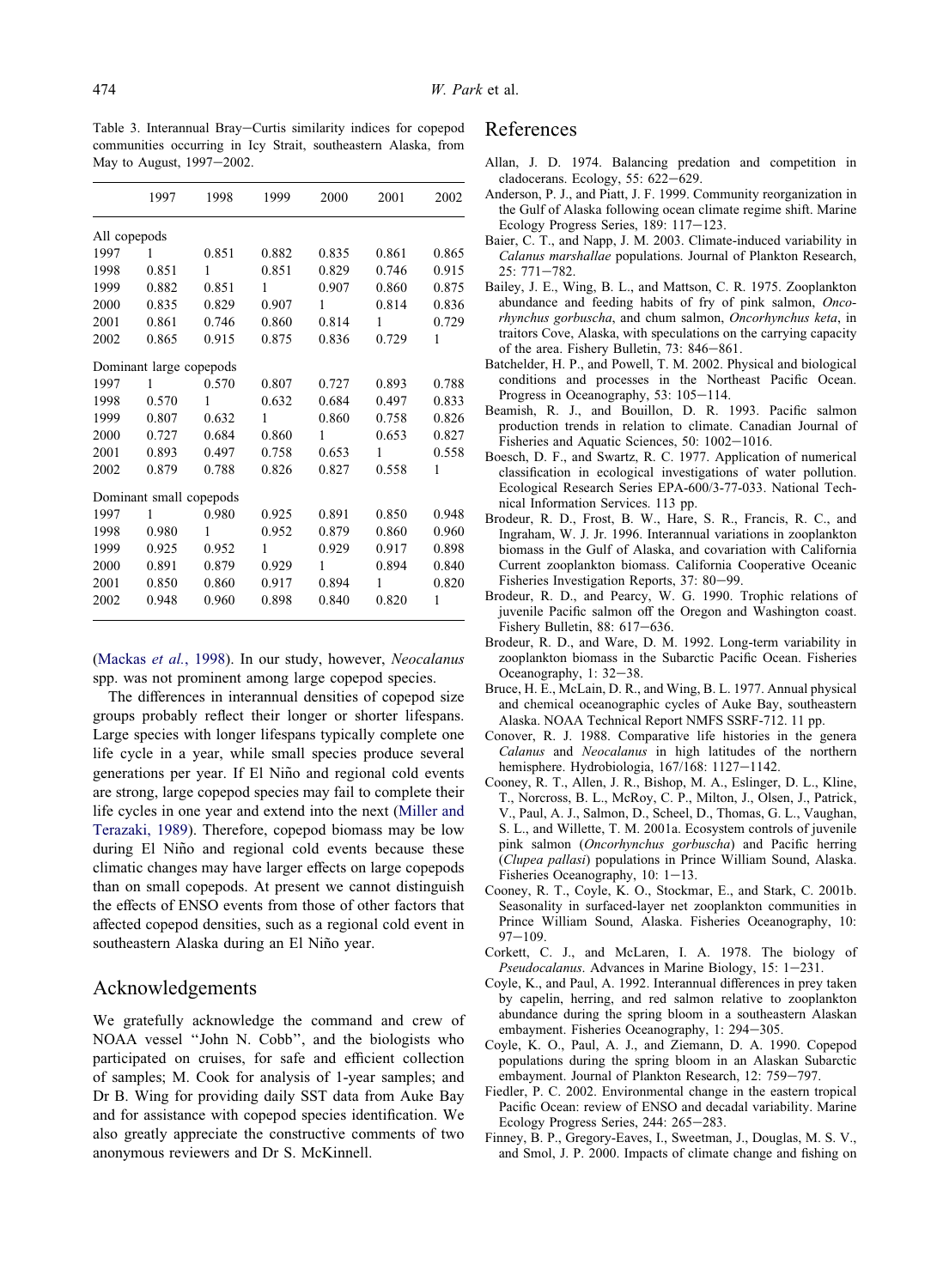<span id="page-11-0"></span>Pacific salmon abundance over the past 300 years. Science, 290: 795e799.

- Francis, R. C. 1993. Climate change and salmonid production in the North Pacific Ocean. In Proceedings of the Ninth Annual Pacific Climate (PACLIM) Workshop. Ed. by K. T. Redmond, and V. L. Tharp. California Department Water Research Technical Reports, 34: 33-43.
- Francis, R. C., and Hare, S. R. 1994. Decadal-scale regime shifts in the large marine ecosystems of the North-east Pacific: a case for historical science. Fisheries Oceanography, 3: 279-291.
- Francis, R. C., Hare, S. R., Hollowed, A. B., and Wooster, W. S. 1998. Effects of interdecadal climate variability on the oceanic ecosystems of the NE Pacific. Fisheries Oceanography, 7:  $1 - 21$
- Francis, R. C., and Sibley, T. H. 1991. Climate change and fisheries: what are the real issues? Northwest Environmental Journal, 7: 295-307.
- Frost, B. W. 1980. The inadequacy of body size as an indicator of niches in the zooplankton. In Evolution and Ecology of Zooplankton Communities. Special Symposium, vol. 3, pp. 742-753. Ed. by W. C. Kerfoot. American Society of Limnology and Oceanography.
- Frost, B. W. 1987. Grazing control of phytoplankton stock in the open Subarctic Pacific Ocean: a model assessing the role of mesozooplankton, particularly the large calanoid copepods Neocalanus. Marine Ecology Progress Series, 39: 49–67.
- Frost, B. W. 1990. A taxonomy of the marine calanoid copepod genus Pseudocalanus. Canadian Journal of Zoology, 67:  $525 - 551$ .
- Frost, B. W. 1993. A modeling study of processes regulating plankton standing stock and production in the open Subarctic Pacific Ocean. Progress in Oceanography, 32: 17-56.
- Gargett, A. E. 1997. The optimal stability 'Window': a mechanism underlying decadal fluctuations in North Pacific salmon stocks? Fisheries Oceanography, 6: 109-117.
- Gargett, A. E., Li, M., and Brown, R. 2001. Testing mechanistic explanations of observed correlations between environmental factors and marine fisheries. Canadian Journal of Fisheries and Aquatic Sciences, 58: 208-219.
- Goldblatt, R. H., Mackas, D. L., and Lewis, A. G. 1999. Mesozooplankton community characteristics in the NE Subarctic Pacific. Deep-Sea Research II, 46: 2619-2644.
- Grover, J. J., Buckley, T. W., and Woodbury, D. 2002. Effects of the 1997-1998 El Niño on early-juvenile Pacific hake Merluccius productus: age, growth, abundance, and diet in coastal nursery habitats. Marine Ecology Progress Series, 240:  $235 - 247.$
- Haldorson, L., Pritchett, M., Paul, A. J., and Ziemann, D. 1993. Vertical distribution and migration of fish larvae in a Northeast Pacific bay. Marine Ecology Progress Series, 101: 67-80.
- Haldorson, L., Shirley, T., Coyle, K., and Thorne, R. 1997. Forage species studies in Prince William Sound, Project 163A-1996 Annual Report. In APEX Project: Alaska Predator Ecosystem Experiment in Prince William Sound and the Gulf of Alaska. Ed. by D. C. Duffy. Exxon Valdez Oil Spill Restoration Project Annual Report (Restoration Project 96163A-Q), Alaska Natural Heritage Program and Department of Biology, University of Alaska Anchorage, Anchorage, Alaska.
- Jaenicke, H. W., and Celewycz, A. C. 1994. Marine distribution and size of juvenile Pacific salmon in southeastern Alaska and northern British Columbia. Fishery Bulletin, 92: 79-90.
- Landingham, J. H., and Mothershead, P. D. 1988. Feeding habits of juvenile pink salmon in near shore and offshore areas of Auke Bay. In Association of Primary Production and Recruitment in a Subarctic Ecosystem. APPRISE Annual Report SFOS APP87-100, vol. I, pp.  $451-469$ . Ed. by D. A. Ziemann, and K. W. Fulton-Bennett. School of Fisheries and Ocean Sciences, University of Alaska, Fairbanks.
- Landingham, J. H., Sturdevant, M. V., and Brodeur, R. D. 1998. Feeding habits of juvenile Pacific salmon in marine waters of southeastern Alaska and northern British Columbia. Fishery Bulletin, 96: 285-302.
- Lynch, M. 1977. Fitness and optimal body size in zooplankton populations. Ecology, 58: 763-774.
- Mackas, D. L., Goldblatt, R., and Lewis, A. G. 1998. Interdecadal variation in developmental timing of Neocalanus plumchrus populations at Ocean Station P in the Subarctic North Pacific. Canadian Journal of Fisheries and Aquatic Sciences, 55: 1878-1893.
- Mackas, D. L., Thomson, R. E., and Galbraith, M. 2001. Changes in the zooplankton community of the British Columbia continental margin, 1985-1999, and their covariation with oceanographic conditions. Canadian Journal of Fisheries and Aquatic Sciences, 58: 685-702.
- Mantua, N. J., Hare, S. R., Zhang, Y., Wallace, J. M., and Francis, R. C. 1997. A Pacific interdecadal climate oscillation with impacts on salmon production. Bulletin of American Meteorological Society, 78: 1069-1080.
- Martin, J. H., and Fitzwater, S. E. 1988. Iron deficiency limits phytoplankton growth in the north-east Pacific Subarctic. Nature, 331: 341-343.
- McGowan, J. A., Chelton, D. B., and Conversi, A. 1996. Plankton patterns, climate, and change in the California Current. California Cooperative Oceanic Fisheries Investigation Reports,  $37:45-68.$
- McLaren, I. A. 1978. Generation lengths of some temperate marine copepods: estimation, predation and implication. Journal of the Fisheries Research Board of Canada, 35: 1330-1342.
- McLaren, I. A., and Corkett, C. J. 1981. Temperature-dependent growth and production by a marine copepod. Canadian Journal of Fisheries and Aquatic Sciences,  $38: 77-83$ .
- Miller, C. B., and Terazaki, M. 1989. The life histories of Neocalanus flemingeri and Neocalanus plumchrus in the Sea of Japan. Bulletin of Plankton Society in Japan, 36: 27-41.
- Murphy, M. L., Thedinga, J. F., and Koski, K. V. 1988. Size and diet of juvenile Pacific salmon during seaward migration through a small estuary in southeastern Alaska. Fishery Bulletin, 86:  $213 - 222$ .
- Murphy, J. M., and Orsi, J. A. 1999. Physical oceanographic observations collected aboard the NOAA Ship John N. Cobb in the northern region of southeastern Alaska, 1997 and 1998. NOAA Processed Report 99-02, Auke Bay Laboratory, Alaska Fisheries Science Center, National Marine Fisheries Service, NOAA, 11305 Glacier Highway, Juneau, AK 99801-8626, USA. 239 pp.
- Murphy, J. M., Brase, A. L. J., and Orsi, J. A. 1999. An ocean survey of juvenile salmon in the northern region of southeastern Alaska, May-October. NOAA Technical Memo. NMFS-AFSC-105. Auke Bay Laboratory, Alaska Fisheries Science Center, National Marine Fisheries Service, NOAA, 11305 Glacier Highway, Juneau, AK 99801-8626, USA. 40 pp.
- Napp, J. M., Incze, L. S., Ortner, P. B., Siefert, D. L. W., and Britt, L. 1996. The plankton of Shelikof Strait, Alaska: standing stock, production, mesoscale variability and their relevance to larval fish survival. Fisheries Oceanography, 5: 19-38.
- Napp, J. M., Baier, C. T., Brodeur, R. D., Coyle, K. O., Shiga, N., and Mier, K. 2002. Interannual and decadal variability in zooplankton communities of the southeastern Bering Sea shelf. Deep-Sea Research II, 49: 5991-6008.
- Orsi, J. A., Murphy, J. M., and Brase, A. L. J. 1997. Survey of juvenile salmon in the marine waters of southeastern Alaska, May-August 1997. North Pacific Anadromous Fish Commission Document 277. Auke Bay Laboratory, Alaska Fisheries Science Center, National Marine Fisheries Service NOAA, 11305 Glacier Highway, Juneau, AK 99801-8626, USA. 27 pp.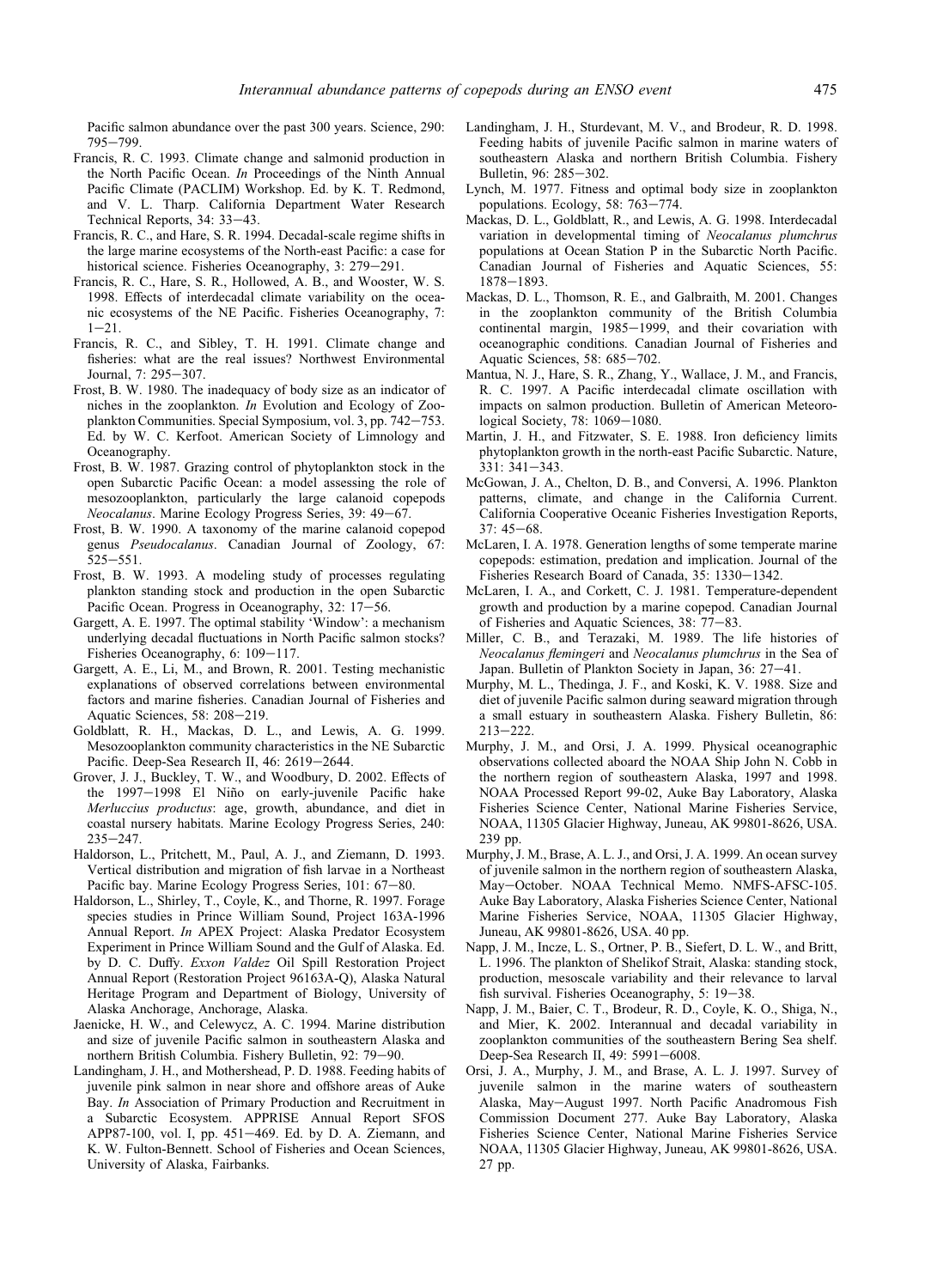- <span id="page-12-0"></span>Orsi, J. A., Murphy, J. M., and Mortensen, D. G. 1998. Survey of juvenile salmon in the marine waters of southeastern Alaska, May-August 1998. North Pacific Anadromous Fish Commission Document 346. Auke Bay Laboratory, Alaska Fisheries Science Center, National Marine Fisheries Service, NOAA, 11305 Glacier Highway, Juneau, AK 99801-8626, USA. 27 pp.
- Orsi, J. A., Mortensen, D. G., and Murphy, J. M. 1999. Early marine ecology of pink and chum salmon in southeastern Alaska. In Proceedings of the 19th Northeast Pacific Pink and Chum Workshop, Juneau, Alaska, pp.  $64-72$ .
- Orsi, J. A., Sturdevant, M. V., Murphy, J. M., Mortensen, D. G., Wing, B. L., and Krauss, B. K. 2000a. Survey of juvenile salmon in the marine waters of southeastern Alaska, May-October 1999. North Pacific Anadromous Fish Commission Document 497. Auke Bay Laboratory, Alaska Fisheries Science Center, National Marine Fisheries Service, NOAA, 11305 Glacier Highway, Juneau, AK 99801-8626, USA. 51 pp.
- Orsi, J. A., Sturdevant, M. V., Murphy, J. M., Mortensen, D. G., and Wing, B. L. 2000b. Seasonal habitat use and early marine ecology of juvenile Pacific salmon in southeastern Alaska. North Pacific Anadromous Fish Commission Bulletin, 2:  $111 - 122$ .
- Orsi, J. A., Sturdevant, M. V., Wertheimer, A. C., Wing, B. L., Murphy, J. M., Mortensen, D. G., Fergusson, E. A., and Krauss, B. K. 2001a. Survey of juvenile salmon in the marine waters of southeastern Alaska, May-September 2000. North Pacific Anadromous Fish Commission Document 536. Auke Bay Laboratory, Alaska Fisheries Science Center, National Marine Fisheries Service, NOAA, 11305 Glacier Highway, Juneau, AK 99801-8626, USA. 49 pp.
- Orsi, J. A., Sturdevant, M. V., Murphy, J. M., Mortensen, D. G., Wing, B. L., Wertheimer, A. C., and Heard, W. R. 2001b. Southeast Alaska coastal monitoring for habitat use and early marine ecology of juvenile Pacific salmon. North Pacific Anadromous Fish Commission Technical Report, 2: 38-39.
- Orsi, J. A., Fergusson, E. A., Heard, W. R., Mortensen, D. G., Sturdevant, M. V., Wertheimer, A. C., and Wing, B. L. 2002. Survey of juvenile salmon in the marine waters of southeastern Alaska, May-September 2001. North Pacific Anadromous Fish Commission Document 630. Auke Bay Laboratory, Alaska Fisheries Science Center, National Marine Fisheries Service, NOAA, 11305 Glacier Highway, Juneau, AK 99801-8626, USA. 51 pp.
- Orsi, J. A., Fergusson, E. A., Sturdevant, M. V., Wing, B. L., Heard, W. R., Wertheimer, A. C., and Mortensen, D. G. 2003a. Survey of juvenile salmon in the marine waters of southeastern Alaska, May-August 2002. North Pacific Anadromous Fish Commission Document 702. Auke Bay Laboratory, Alaska Fisheries Science Center, National Marine Fisheries Service, NOAA, 11305 Glacier Highway, Juneau, AK 99801-8626, USA. 60 pp.
- Orsi, J. A., Wertheimer, A. C., Sturdevant, M. V., Fergusson, E. A., Mortensen, D. G. 2003b. In review. Hatchery and wild stock interactions of juvenile chum salmon in marine waters of southeastern Alaska: a bioenergetics approach. In Reviews in Fish Biology and Fisheries: Proceedings of the Symposium of the Western Division of the American Fisheries Society Annual Meeting, San Diego, California, pp. 14-17. Ed. By J. Nielsen.
- Parsons, T. R., and Anderson, G. C. 1970. Large-scale indices of primary production in the North Pacific Ocean. Deep-Sea Research, 17: 765-776.
- Paul, A. J., Coyle, K. O., and Haldorson, L. 1991. Interannual variation in copepod nauplii prey of larval fish in an Alaskan bay. ICES Journal of Marine Science, 48: 157-165.
- Paul, A. J., Coyle, K. O., and Ziemann, D. A. 1990. Variations in egg production rates by Pseudocalanus spp. in a Subarctic Alaskan bay during the onset of feeding by larval fish. Journal of Crustacean Biology, 10: 648-658.
- Philander, G. 1989. El Niño and La Niña. American Scientist, 77:  $451 - 459$
- Roemmich, D., and McGowan, J. 1995. Climate warming and the decline of zooplankton in the California Current. Science, 267:  $1324 - 1326$ .
- Roessler, C. S., and Chelton, D. B. 1987. Zooplankton variability in the Northeast Pacific Current, 1951-1982. California Cooperative Oceanic and Fishery Investigation Reports, 28:  $59 - 96$
- Stokesbury, K. D. E., Kirsch, J., Brown, E. D., Thomas, G. L., and Norcross, B. L. 2000. Spatial distributions of Pacific herring, Clupea pallasi, and walleye pollock, Theragra chalcogramma, in Prince William Sound, Alaska. Fishery Bulletin, 98:  $400 - 409$
- Sturdevant, M. V., Willette, T. M., Jewett, S., and Debevec, E. 1999. Diet composition, diet overlap, and size of 14 species of forage fish collected monthly in Prince William sound, Alaska, 1994 $-1996$ . In Forage Fish Diet Overlap, 1994 $-1996$ , pp. 10-37. Exxon Valdez Oil Spill Restoration Project Final Report (Restoration Project 97163C), Auke Bay Laboratory, National Marine Fisheries Service, Juneau, Alaska, USA. 101 pp.
- Sturdevant, M. V. 2001. Summer zooplankton abundance and composition estimates from 20-m vertical hauls in Prince William Sound, Alaska, using three net meshes. Alaska Fishery Research Bulletin, 8: 96-106.
- Sturdevant, M. V., Fergusson, E. A., Orsi, J. A., and Wertheimer, A. C. 2002. Diel feeding of juvenile pink, chum and coho salmon in Icy Strait, southeastern Alaska, May-September 2001. North Pacific Anadromous Fish Commission Document 631. Auke Bay Laboratory, Alaska Fisheries Science Center, National Marine Fisheries Service, NOAA, US Department of Commerce, 11305 Glacier Highway, Juneau, AK 99801-8626, USA. 42 pp.
- Sturdevant, M. V., Fergusson, E. A., Orsi, J. A., and Wertheimer, A. C. 2004. Diel feeding and gastric evacuation of juvenile pink and chum salmon in Icy Strait, southeastern Alaska, May-September 2001. North Pacific Anadromous Fish Commission Technical Report No. 5.
- Sugimoto, T., and Tadokoro, K. 1997. Interannual-interdecadal variations in zooplankton biomass, chlorophyll concentration and physical environment in the Subarctic Pacific and Bering Sea. Fisheries Oceanography, 6: 74-93.
- Tanasichuk, R. W. 2002. Implications of interannual variability in euphausiid population biology for fish production along the south-west coast of Vancouver Island: a synthesis. Fisheries Oceanography,  $11: 18-30$ .
- Vidal, J., and Smith, S. L. 1986. Biomass, growth, and development of populations of herbivorous zooplankton in the southeastern Bering Sea during spring. Deep-Sea Research, 33:  $523 - 556$ .
- Ware, D. M., and McFarlane, G. A. 1989. Fisheries production domains in the Northeast Pacific Ocean. In Effects of Ocean Variability on Recruitment and an Evaluation of Parameters Used in Stock Assessment Models, vol. 108, pp. 359-379. Ed. by R. J. Beamish, and G. A. McFarlane. Canadian Special Publication to Fisheries and Aquatic Sciences.
- Ware, D. M., and Thomson, R. E. 2000. Interannual to multidecadal timescale climate variations in the Northeast Pacific. Journal of Climate, 13: 3209-3220.
- Whitney, F. A., and Welch, D. W. 2002. Impact of the 1997-1998 El Niño and 1999 La Niña on nutrient supply in the Gulf of Alaska. Progress in Oceanography, 54: 405-421.
- Willette, T. M., Cooney, R. T., and Hyer, K. 1999. Predator foraging mode shifts affecting mortality of juvenile fishes during the Subarctic spring bloom. Canadian Journal of Fisheries and Aquatic Sciences, 56: 364-376.
- Wing, B. L., and Pella, J. J. 1998. Time series analyses of climatological records from Auke Bay, Alaska. NOAA-TM-NMFS-AFSC-91.